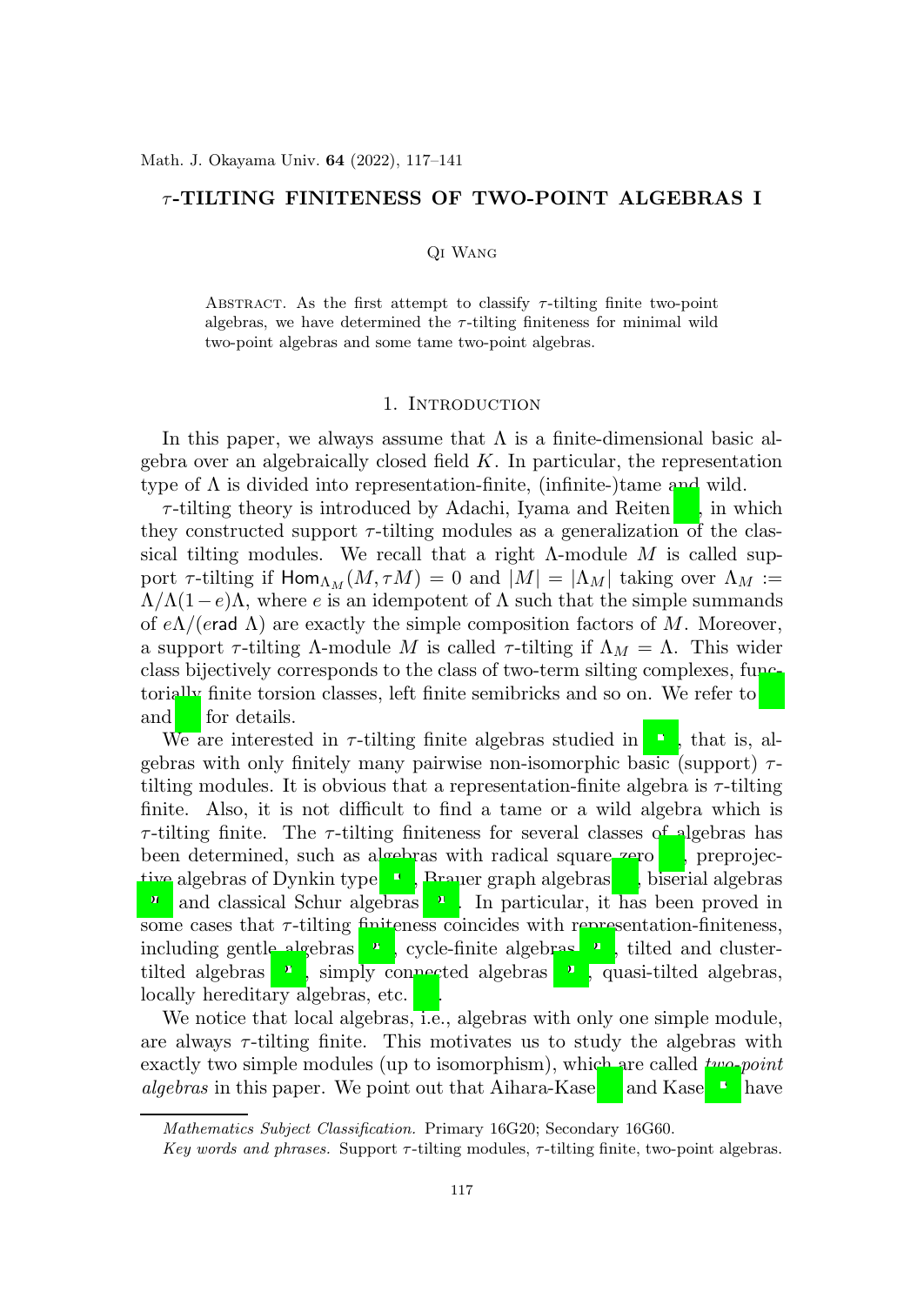got some interesting results. For example, Kase [\[18](#page-23-6), Theorem 6.1] showed that one can always find a  $\tau$ -tilting finite two-point algebra such that the Hasse quiver of the poset of pairwise non-isomorphic basic support  $\tau$ -tilting modules, is isomorphic to a t-gon  $(t \geq 4)$ . Besides, it is well-known that Kronecker algebra  $K(\bullet \Longrightarrow \bullet)$  is  $\tau$ -tilting infinite (we present a proof in Lemma [3.2](#page-9-0) for the convenience of readers). Thus,  $\Lambda$  is  $\tau$ -tilting infinite if the quiver of  $\Lambda$  contains multiple arrows.

It is worth mentioning that two-point algebras are fundamental if we consider the representation type of general algebras, and the representation type of two-point algebras has been determined for many years. We may review these results here: the maximal representation-finite two-point algebras are classified by Bongartz and Gabriel [\[10\]](#page-23-7), the tame two-point algebras are classified by several authors in  $[11, 12, 15, 16]$  $[11, 12, 15, 16]$  $[11, 12, 15, 16]$  $[11, 12, 15, 16]$  $[11, 12, 15, 16]$  $[11, 12, 15, 16]$ , and the minimal wild two-point algebras are classified by Han [\[16](#page-23-11)].

As we mentioned above,  $\tau$ -tilting finiteness is related to representation type in some classes of algebras. Thus, in order to find a complete classification of  $\tau$ -tilting finite two-point algebras, it will be useful to determine the  $\tau$ -tilting finiteness of all minimal wild two-point algebras. We recall that a complete list of minimal wild two-point algebras is given by Han [\[16](#page-23-11)], which is displayed by Table W in his paper. (See also Appendix A of this paper.) Then, the first main result in this paper is presented as follows.

<span id="page-1-0"></span>Theorem 1.1. *Let* W<sup>i</sup> *be a minimal wild two-point algebra from Table W.*

- (1)  $W_1$ ,  $W_2$ ,  $W_3$  *and*  $W_5$  *are*  $\tau$ -*tilting infinite.*
- (2)  $W_4$  *and*  $W_6 \sim W_{34}$  *are*  $\tau$ -*tilting finite. Moreover, we have*

| $W_i$                     | $W_4$               | $W_6$               | $W_7$               | $W_8$                                                             | $W_9$               | $W_{10}$ | $W_{11}$            | $W_{12}$            | $W_{13}$            | $W_{14}$            |
|---------------------------|---------------------|---------------------|---------------------|-------------------------------------------------------------------|---------------------|----------|---------------------|---------------------|---------------------|---------------------|
| $\#$ s $\tau$ -tilt $W_i$ | 5                   | 6                   | 8                   |                                                                   | 6                   |          | 7                   | 5                   |                     | 10                  |
| <i>Type</i>               | $\mathcal{H}_{1,2}$ | $\mathcal{H}_{1,3}$ | $\mathcal{H}_{1,5}$ |                                                                   | $\mathcal{H}_{1,3}$ |          | $\mathcal{H}_{1,4}$ | $\mathcal{H}_{1,2}$ |                     | $\mathcal{H}_{3,5}$ |
| $W_i$                     | $W_{15}$            | $W_{16}$            | $W_{17}$            | $W_{18}$                                                          | $W_{19}$            | $W_{20}$ | $W_{21}$            | $W_{22}$            | $W_{23}$            | $W_{24}$            |
| #s $\tau$ -tilt $W_i$     | 9                   | 8                   | 9                   | 8                                                                 | $\gamma$            |          |                     |                     | 8                   | 10                  |
| <i>Type</i>               | $\mathcal{H}_{2,5}$ | $\mathcal{H}_{3,3}$ | $\mathcal{H}_{2,5}$ | $\mathcal{H}_{3,3}$                                               | $\mathcal{H}_{2,3}$ |          |                     |                     | $\mathcal{H}_{3,3}$ | $\mathcal{H}_{3,5}$ |
| $W_i$                     | $W_{25}$            | $W_{26}$            | $W_{27}$            | $W_{28}$                                                          | $W_{29}$            | $W_{30}$ | $W_{31}$            | $W_{32}$            | $W_{33}$            | $W_{34}$            |
| $\#$ s $\tau$ -tilt $W_i$ |                     | $\gamma$            | 8                   |                                                                   |                     |          | 6                   |                     |                     |                     |
| Type                      |                     | $\mathcal{H}_{2,3}$ | $\mathcal{H}_{2,4}$ | $\mathcal{H}_{3,3}$<br>$\mathcal{H}_{2,4}$<br>$\mathcal{H}_{2,2}$ |                     |          |                     |                     |                     |                     |

*where* #sτ *-*tilt W<sup>i</sup> *is the number of isomorphism classes of basic support* τ *-tilting* Wi*-modules and the type of* H(sτ *-*tilt Wi) *is defined in Definition [4.](#page-5-0)*

According to Theorem [1.1,](#page-1-0) most of the minimal wild two-point algebras are  $\tau$ -tilting finite so that one may expect to give a complete classification of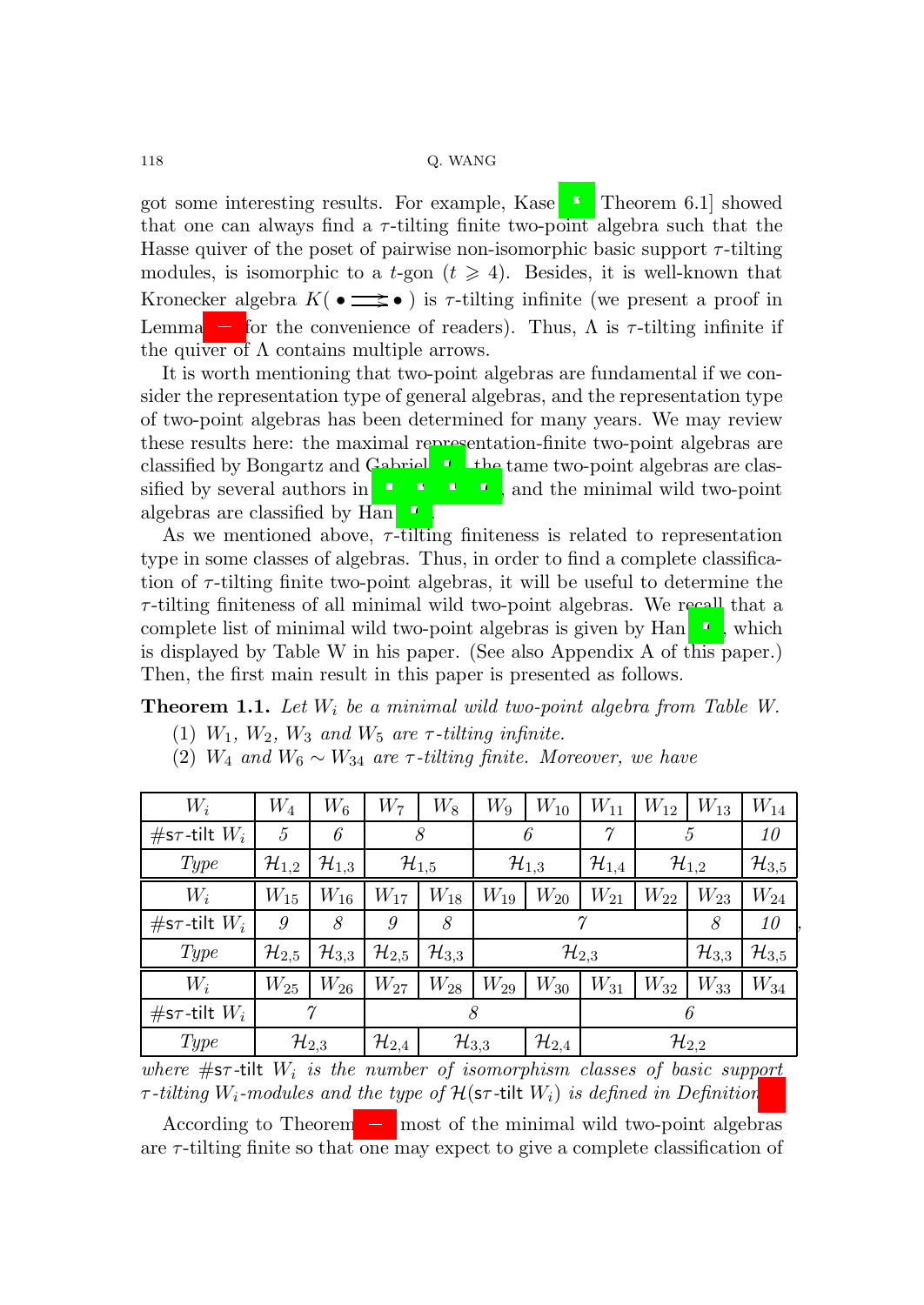$\tau$ -tilting finite tame two-point algebras. This should also be useful toward the complete classification of  $\tau$ -tilting finite two-point algebras. However, it is difficult at this moment to give a complete result on tame two-point algebras, because the tameness of two-point algebras depends on the technique called *degeneration*, and it is still open to finding the relation between  $\tau$ -tilting finiteness and degeneration.

We may give a partial result on tame two-point algebras. We recall from [\[16](#page-23-11)] (see also Proposition [3.1](#page-7-0) of this paper) that all tame two-point algebras can degenerate to a finite set (Table T in [\[16](#page-23-11)]) of two-point algebras. Then, we check the  $\tau$ -tilting finiteness for algebras in Table T<sup>[1](#page-2-0)</sup> as follows. This is the second main result in this paper.

<span id="page-2-1"></span>**Theorem 1.2.** Let  $T_i$  be an algebra from Table T.

- (1)  $T_1$ ,  $T_3$  *and*  $T_{17}$  *are*  $\tau$ *-tilting infinite.*
- (2) *Others are* τ *-tilting finite. Moreover, we have the following posets,*

| $\scriptstyle T_i$    | $\scriptstyle T_2$  | $\, T_{4} \,$       | $T_{\rm 5}$         | $\, T_{6} \,$       | $T_7$               | $\scriptstyle T_8$  | $T_9$               | $T_{10}$            | $T_{11}$            |
|-----------------------|---------------------|---------------------|---------------------|---------------------|---------------------|---------------------|---------------------|---------------------|---------------------|
| #s $\tau$ -tilt $T_i$ |                     |                     |                     |                     |                     |                     |                     | 12                  |                     |
| Type                  | $\mathcal{H}_{1,3}$ |                     | $\mathcal{H}_{1,2}$ | $\mathcal{H}_{1,3}$ |                     | $\mathcal{H}_{1,2}$ | $\mathcal{H}_{3,3}$ | $\mathcal{H}_{5,5}$ | $\mathcal{H}_{3,3}$ |
|                       | $T_{12}$            | $T_{13}$            | $T_{14}$            | $T_{15}$            | $T_{16}$            | $T_{18}$            | $T_{19}$            | $T_{20}$            | $T_{21}$            |
| #s $\tau$ -tilt $T_i$ |                     | 6                   |                     |                     | 9                   |                     |                     |                     |                     |
| Type                  | $\mathcal{H}_{2,3}$ | $\mathcal{H}_{2,2}$ | $\mathcal{H}_{3,3}$ | $\mathcal{H}_{2,3}$ | $\mathcal{H}_{2,5}$ | $\mathcal{H}_{3,3}$ | $\mathcal{H}_{2,2}$ | $\mathcal{H}_{2,3}$ | $\mathcal{H}_{2,2}$ |

We observe that Theorem [1.1](#page-1-0) and Theorem [1.2](#page-2-1) are useful to determine the  $\tau$ -tilting finiteness for several other classes of algebras, such as tame twopoint distributive algebras [\[15](#page-23-10)], two-point symmetric special biserial algebras [\[8](#page-23-12)] and so on. We have given an easy observation in Proposition [3.9.](#page-20-0)

This paper is organized as follows. In Section 2, we review some basic concepts of  $\tau$ -tilting theory and silting theory. Besides, we list some reduction theorems that we will use and carry out several explicit computations. In Section 3, we give the proofs of Theorem [1.1](#page-1-0) and Theorem [1.2.](#page-2-1)

## 2. Preliminaries

We refer to [\[9](#page-23-13)] for the background on the representation theory of finitedimensional algebras and the basic knowledge of quiver representations.

Let mod  $\Lambda$  be the category of finitely generated right  $\Lambda$ -modules and **proj**  $Λ$  the full subcategory of mod  $Λ$  consisting of projective  $Λ$ -modules.

<span id="page-2-0"></span><sup>&</sup>lt;sup>1</sup>We mention that some relations are omitted in the original Table T in [\[16](#page-23-11)] so that several algebras (e.g.,  $T_4$  and  $T_5$ ) in the original Table T are not finite-dimensional. However, we have added these omitted relations in this paper so that all algebras in Table T are finite-dimensional, see Appendix A.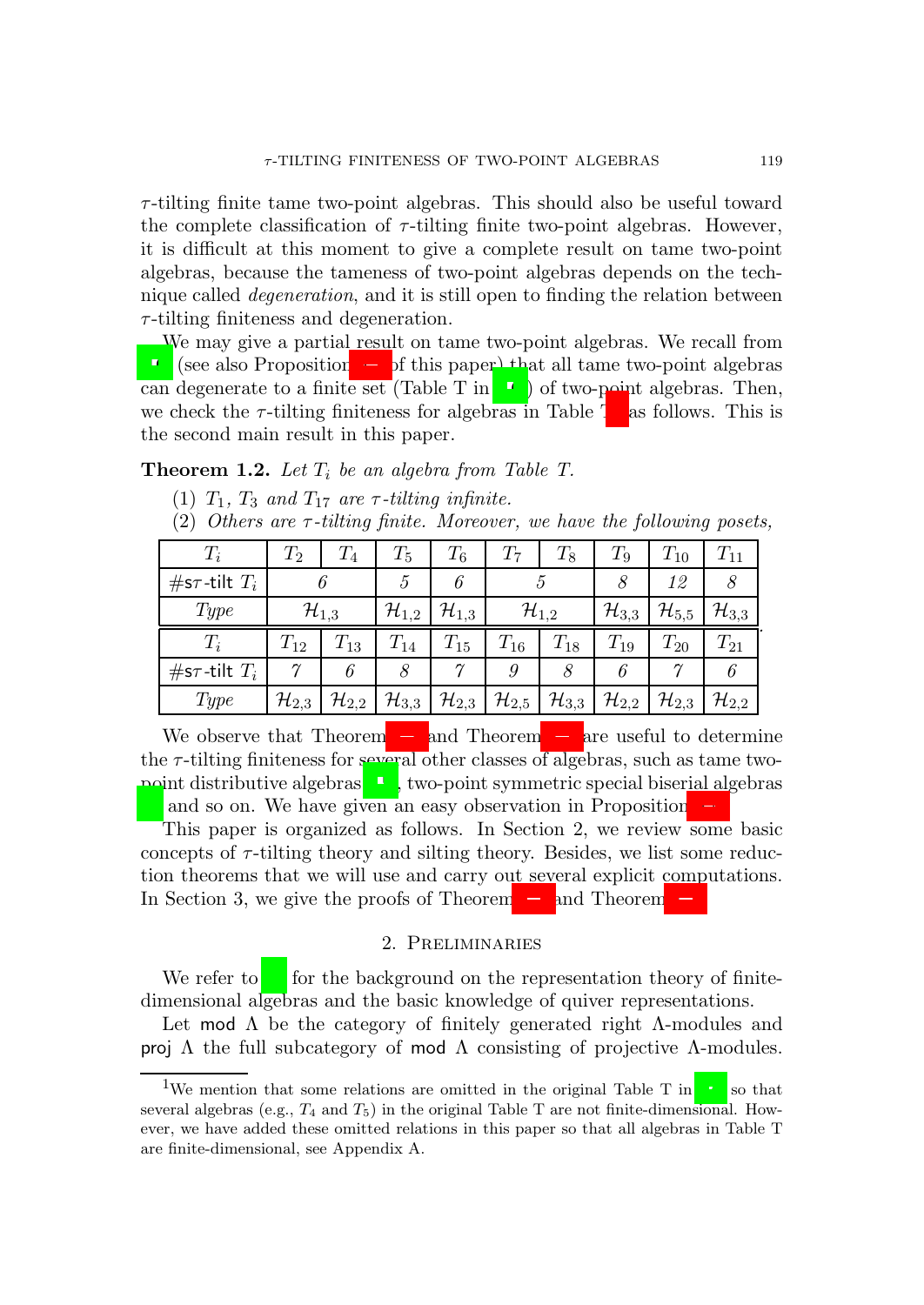For any  $M \in \text{mod } \Lambda$ , we denote by  $\text{add}(M)$  (respectively,  $\text{Fac}(M)$ ) the full subcategory of mod  $\Lambda$  whose objects are direct summands (respectively, factor modules) of finite direct sums of copies of M. We often describe  $\Lambda$ modules via their composition series. For example, each simple module  $S_i$ is written as *i*, and then  $\frac{1}{2} = \frac{S_1}{S_2}$  is an indecomposable  $\Lambda$ -module  $M$  with a unique simple submodule  $S_2$  such that  $M/S_2 \simeq S_1$ .

We denote by  $\Lambda^{\mathsf{op}}$  the opposite algebra of  $\Lambda$  and by  $|M|$  the number of isomorphism classes of indecomposable direct summands of M. Let  $\tau$  be the Auslander-Reiten translation on the module category. Note that it is not functorial.

**Definition 1** ([\[7](#page-23-0), Definition 0.1]). Let  $M \in \text{mod } \Lambda$ . Then,

- (1) M is called  $\tau$ -rigid if  $\text{Hom}_{\Lambda}(M, \tau M) = 0$ .
- (2) M is called  $\tau$ -tilting if M is  $\tau$ -rigid and  $|M| = |\Lambda|$ .
- (3) M is called support  $\tau$ -tilting if there exists an idempotent e of  $\Lambda$ such that M is a  $\tau$ -tilting  $(\Lambda/(\Lambda e \Lambda))$ -module.

Let  $(M, P)$  be a pair with  $M \in \text{mod } \Lambda$  and  $P \in \text{proj } \Lambda$ . We recall that  $(M, P)$  is said to be a support  $\tau$ -tilting pair if M is  $\tau$ -rigid,  $\text{Hom}_{\Lambda}(P, M) = 0$ and  $|M| + |P| = |\Lambda|$ . This is actually an equivalent definition for support  $\tau$ -tilting modules, i.e.,  $(M, P)$  is a support  $\tau$ -tilting pair if and only if M is a  $\tau$ -tilting  $(\Lambda/\Lambda e\Lambda)$ -module and  $P = e\Lambda$ .

We denote by  $\tau$ -rigid  $\Lambda$  (respectively,  $\tau$ -tilt  $\Lambda$ ) the set of isomorphism classes of indecomposable  $\tau$ -rigid (respectively, basic support  $\tau$ -tilting)  $\Lambda$ -modules. It is known from [\[7\]](#page-23-0) that any  $\tau$ -rigid  $\Lambda$ -module is a direct summand of some  $\tau$ -tilting  $\Lambda$ -module.

**Definition 2.** A finite-dimensional algebra  $\Lambda$  is called  $\tau$ -tilting finite if it has only finitely many pairwise non-isomorphic basic  $\tau$ -tilting modules. Otherwise,  $\Lambda$  is called  $\tau$ -tilting infinite.

Let C be an additive category and X, Y objects of C. A morphism  $f$ :  $X \to Z$  with  $Z \in \text{add}(Y)$  is called a minimal left  $\text{add}(Y)$ -approximation of  $X$  if it satisfies:

- every  $h \in \text{Hom}_{\mathcal{C}}(Z, Z)$  that satisfies  $h \circ f = f$  is an automorphism,
- Hom $c(f, Z')$ : Hom $c(Z, Z') \longrightarrow$  Hom $c(X, Z')$  is surjective for any  $Z' \in \mathsf{add}(Y),$

where  $\mathsf{add}(Y)$  is the category of all direct summands of finite direct sums of copies of  $Y$ .

We recall the concept of left mutation which is the core of  $\tau$ -tilting theory.

**Definition-Theorem 2.1** ([\[7,](#page-23-0) Definition 2.19, Theorem 2.30]). Let  $T =$ M ⊕ N *be a basic support* τ *-tilting* Λ*-module with an indecomposable direct*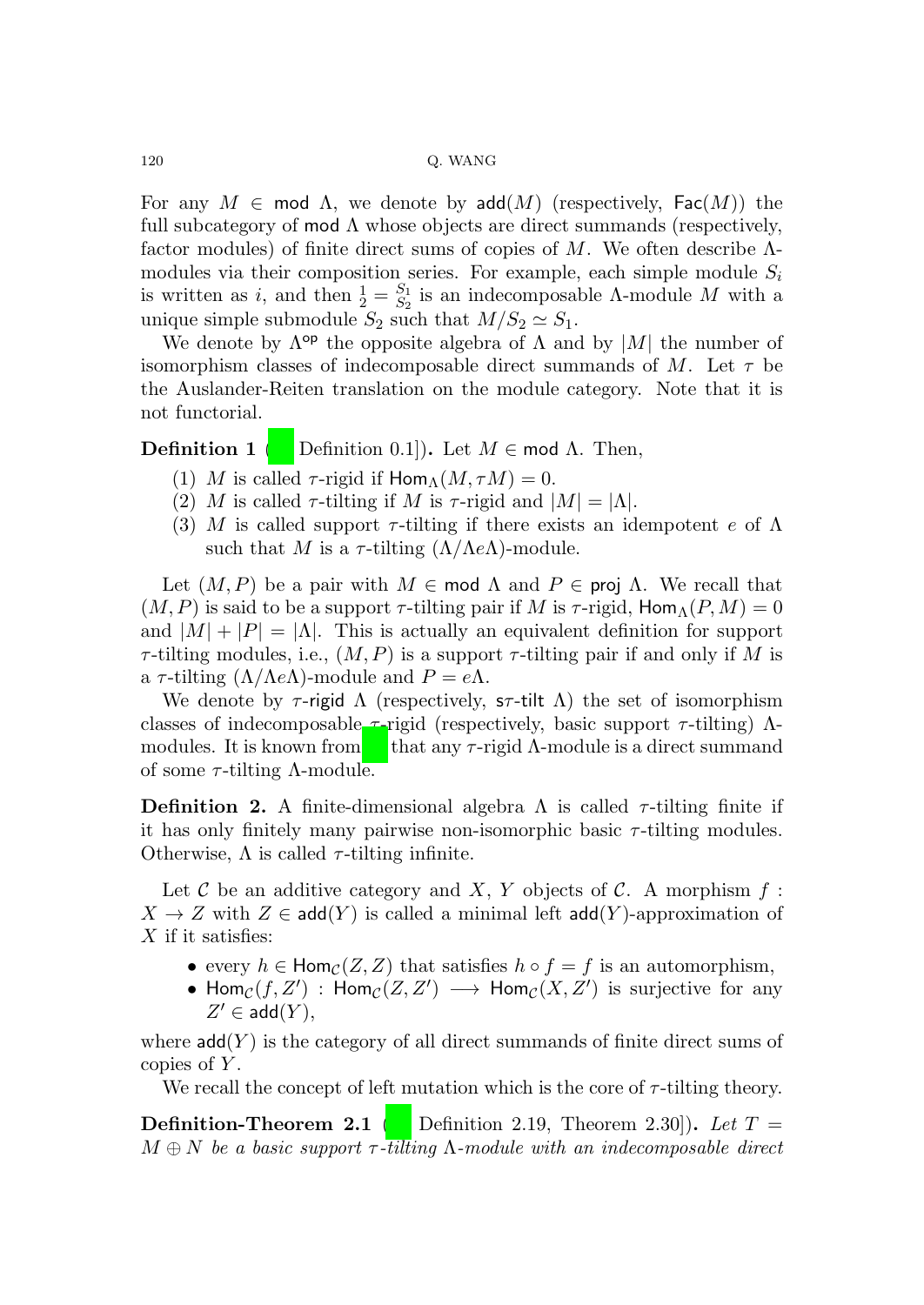*summand* M *satisfying*  $M \notin \text{Fac}(N)$ *. We take an exact sequence with a minimal left* add(N)*-approximation* f*:*

$$
M\stackrel{f}{\longrightarrow}N'\longrightarrow\operatorname{coker}\,f\longrightarrow0.
$$

 $We call \mu_M^-(T) := (\text{coker } f) \oplus N$  *the left mutation of*  $T$  *with respect to* M*, which is again a basic support* τ *-tilting* Λ*-module. (The right mutation*  $\mu_M^+(T)$  *can be defined dually.*)

In the above, Zhang has shown in [\[26](#page-24-6)] that coker f is either 0 or indecomposable. Moreover, one can show that coker  $f$  cannot be projective.

We may construct a directed graph  $\mathcal{H}(\mathsf{s}\tau\text{-tilt} \Lambda)$  by drawing an arrow from  $T_1$  to  $T_2$  if  $T_2$  is a left mutation of  $T_1$ . On the other hand, we can regard sτ-tilt  $\Lambda$  as a poset with respect to a partial order  $\leq$ . For any  $M, N \in$ sτ-tilt  $\Lambda$ , we say that  $N \leq M$  if  $\text{Fac}(N) \subseteq \text{Fac}(M)$ . Then, the directed graph  $\mathcal{H}(\mathsf{s}\tau\text{-tilt}$  (λ) is exactly the Hasse quiver on the poset  $\mathsf{s}\tau\text{-tilt}$  (λ, see [\[7](#page-23-0), Corollary 2.34].

The following statement implies that an algebra  $\Lambda$  is  $\tau$ -tilting finite if we can find a finite connected component of  $\mathcal{H}(\mathsf{s}\tau\text{-tilt} \Lambda)$ .

<span id="page-4-0"></span>**Proposition 2.2** ([\[7](#page-23-0), Corollary 2.38]). *If the Hasse quiver*  $\mathcal{H}(\mathsf{sr}\text{-}tilt)$   $\Lambda$ ) *contains a finite connected component*  $\Delta$ *, then*  $\mathcal{H}(\mathsf{sr}\text{-}\mathsf{tilt} \Lambda) = \Delta$ *.* 

2.1. Silting theory. We denote by  $C^b$  (proj  $\Lambda$ ) the category of bounded complexes of projective  $\Lambda$ -modules and by  $\mathsf{K}^{\mathsf{b}}(\mathsf{proj}\,\Lambda)$  the corresponding homotopy category which is triangulated. Besides, we denote by  $\sim_h$  the homotopy equivalence in  $\mathsf{K}^{\mathsf{b}}(\mathsf{proj}\,\,\Lambda)$ . For any  $T\in\mathsf{K}^{\mathsf{b}}(\mathsf{proj}\,\,\Lambda)$ , let thick  $T$ be the smallest full subcategory of  $\mathsf{K}^{\mathsf{b}}(\mathsf{proj}\,\Lambda)$  containing T, which is closed under cones,  $[\pm 1]$ , direct summands and isomorphisms.

**Definition 3** ([\[5](#page-23-14), Definition 2.1]). A complex  $T \in K^b$  (proj  $\Lambda$ ) is called presilting if

 $\mathsf{Hom}_{\mathsf{K}^{\mathsf{b}}(\mathsf{proj}\,\Lambda)}(T,T[i]) = 0$  for any  $i > 0$ .

A presilting complex T is called silting if thick  $T = K^b$  (proj  $\Lambda$ ).

Similar to the left mutation of support  $\tau$ -tilting modules, we recall the irreducible left silting mutation ([\[5](#page-23-14), Definition 2.30]) of silting complexes. Let  $T = X \oplus Y$  be a basic silting complex in  $\mathsf{K}^{\mathsf{b}}(\mathsf{proj}\,\Lambda)$  with an indecomposable summand X. We take a minimal left  $add(Y)$ -approximation  $\pi$  and a triangle

 $X \stackrel{\pi}{\longrightarrow} Z \longrightarrow \mathsf{cone}(\pi) \longrightarrow X[1].$ 

Then, cone $(\pi)$  is indecomposable and  $\mu_X^+$  $\bar{X}_X(T) := \mathsf{cone}(\pi) \oplus Y$  is again a basic silting complex in  $\mathsf{K}^{\mathsf{b}}$ (proj  $\Lambda$ ), see [\[5](#page-23-14), Theorem 2.31]. We call  $\mu_X^ \bar{X}(T)$  the irreducible left mutation of  $T$  with respect to  $X$ .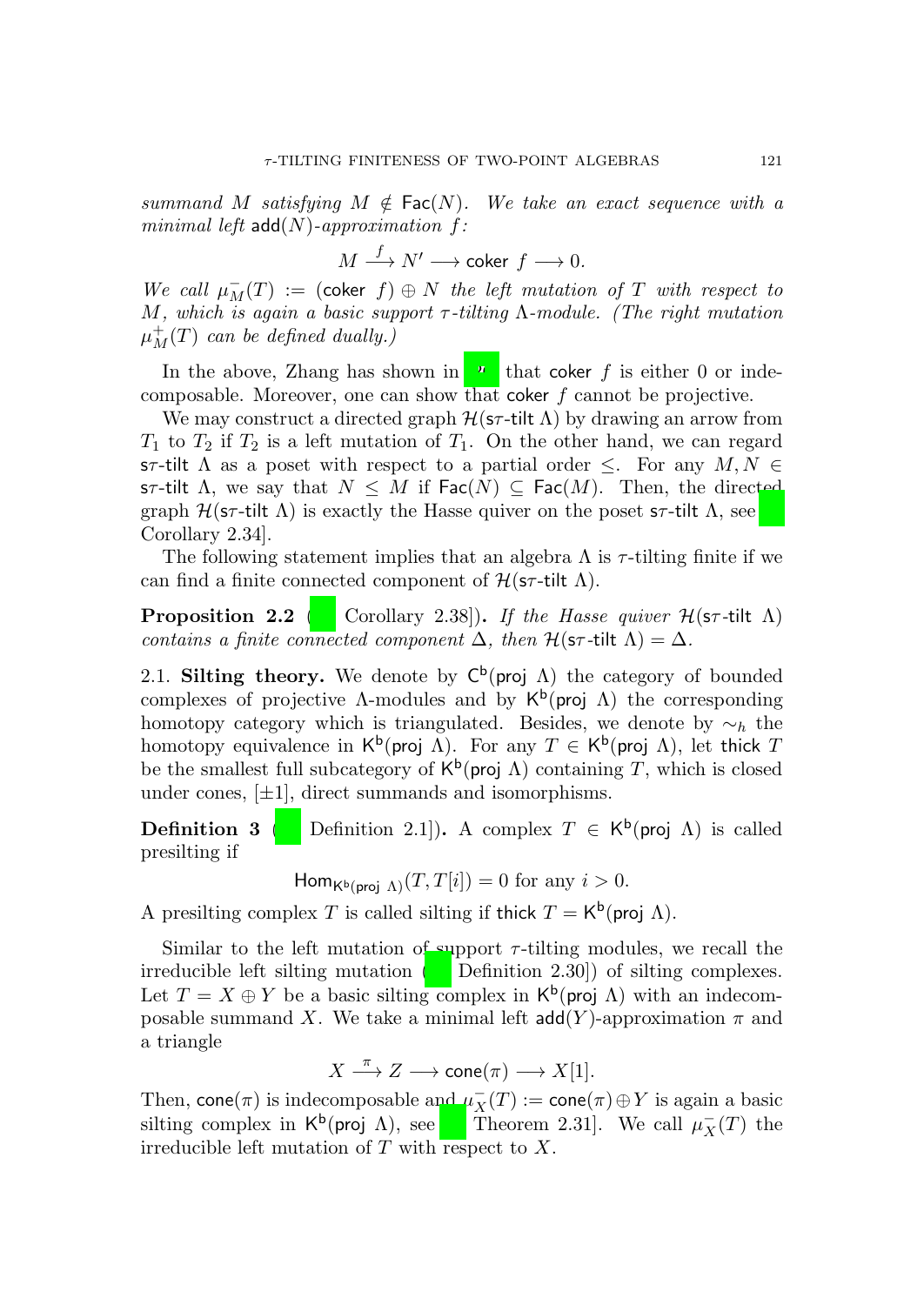A complex in  $\mathsf{K}^{\mathsf{b}}(\textsf{proj}\,\Lambda)$  is called *two-term* if it is homotopy equivalent to a complex T concentrated in degree 0 and  $-1$ , i.e.,

$$
(T^{-1} \xrightarrow{d_T^{-1}} T^0) := \dots \longrightarrow 0 \longrightarrow T^{-1} \xrightarrow{d_T^{-1}} T^0 \longrightarrow 0 \longrightarrow \dots
$$

We denote by 2-silt  $\Lambda$  the set of isomorphism classes of basic two-term silting complexes in  $K^b$ (proj  $\Lambda$ ). Similarly, there is a partial order  $\leq$  on the set 2-silt  $\Lambda$  which is introduced by [\[5](#page-23-14), Theorem 2.11]. For any  $S, T \in$  2-silt  $\Lambda$ , we say that  $S \leq T$  if  $\text{Hom}_{\mathsf{K}^{\text{b}}(\text{proj } \Lambda)}(T, S[i]) = 0$  for any  $i > 0$ . We denote by  $H(2-silt \Lambda)$  the Hasse quiver of 2-silt  $\Lambda$ , which is compatible with the irreducible left mutations of silting complexes.

<span id="page-5-2"></span>Proposition 2.3 ([\[7](#page-23-0), Theorem 3.2]). *There exists a poset isomorphism between* sτ *-*tilt Λ *and* 2*-*silt Λ*. More precisely, the bijection is given by*

$$
M \longmapsto (P_1 \oplus P \xrightarrow{[f,0]} P_0)
$$

where  $(M, P)$  *is the corresponding support*  $\tau$ -tilting pair and  $P_1 \stackrel{f}{\longrightarrow} P_0 \longrightarrow$  $M \longrightarrow 0$  *is a minimal projective presentation of* M.

Since the poset  $s\tau$ -tilt  $\Lambda$  has the unique maximal element  $\Lambda$  and the unique minimal element 0, we can define the type of  $\mathcal{H}(\mathsf{sr}\text{-}\mathsf{tilt} \Lambda)$  (equivalently,  $H(2\text{-}silt \Lambda)$  as follows.

<span id="page-5-0"></span>**Definition 4.** Let  $\Lambda$  be a  $\tau$ -tilting finite algebra. We say that the Hasse quiver  $\mathcal{H}(\mathsf{s}\tau\text{-tilt} \Lambda)$  is of type  $\mathcal{H}_{m,n}$  if it is of the form



Moreover, we have  $\mathcal{H}_{m,n} \simeq \mathcal{H}_{n,m}$ .

We have the following equivalent condition for  $\Lambda$  to be  $\tau$ -tilting finite.

<span id="page-5-3"></span>**Proposition 2.4** ([\[13](#page-23-2), Corollary 2.9]). An algebra  $\Lambda$  is  $\tau$ -tilting finite if and *only if one of (equivalently, any of) the sets* τ *-*rigid Λ*,* sτ *-*tilt Λ *and* 2*-*silt Λ *is finite.*

2.2. Reduction theorems. There are some reduction theorems. First, we review the brick-τ -rigid correspondence introduced by Demonet, Iyama and Jasso [\[13\]](#page-23-2). Recall that  $M \in \text{mod } \Lambda$  is called a *brick* if  $\text{End}_{\Lambda}(M) = K$ . We denote by brick  $\Lambda$  the set of isomorphism classes of bricks in mod  $\Lambda$ .

<span id="page-5-1"></span>**Lemma 2.5** ([\[13](#page-23-2), Theorem 4.2]). Let  $\Lambda$  be a finite-dimensional algebra. *Then,*  $\Lambda$  *is*  $\tau$ -*tilting finite if and only if the set* brick  $\Lambda$  *is finite.* 

Let  $\Lambda_1$ ,  $\Lambda_2$  be two algebras. We call  $\Lambda_2$  a *quotient* or *quotient algebra* of  $\Lambda_1$  if there exists a surjective K-algebra homomorphism  $\phi : \Lambda_1 \to \Lambda_2$ .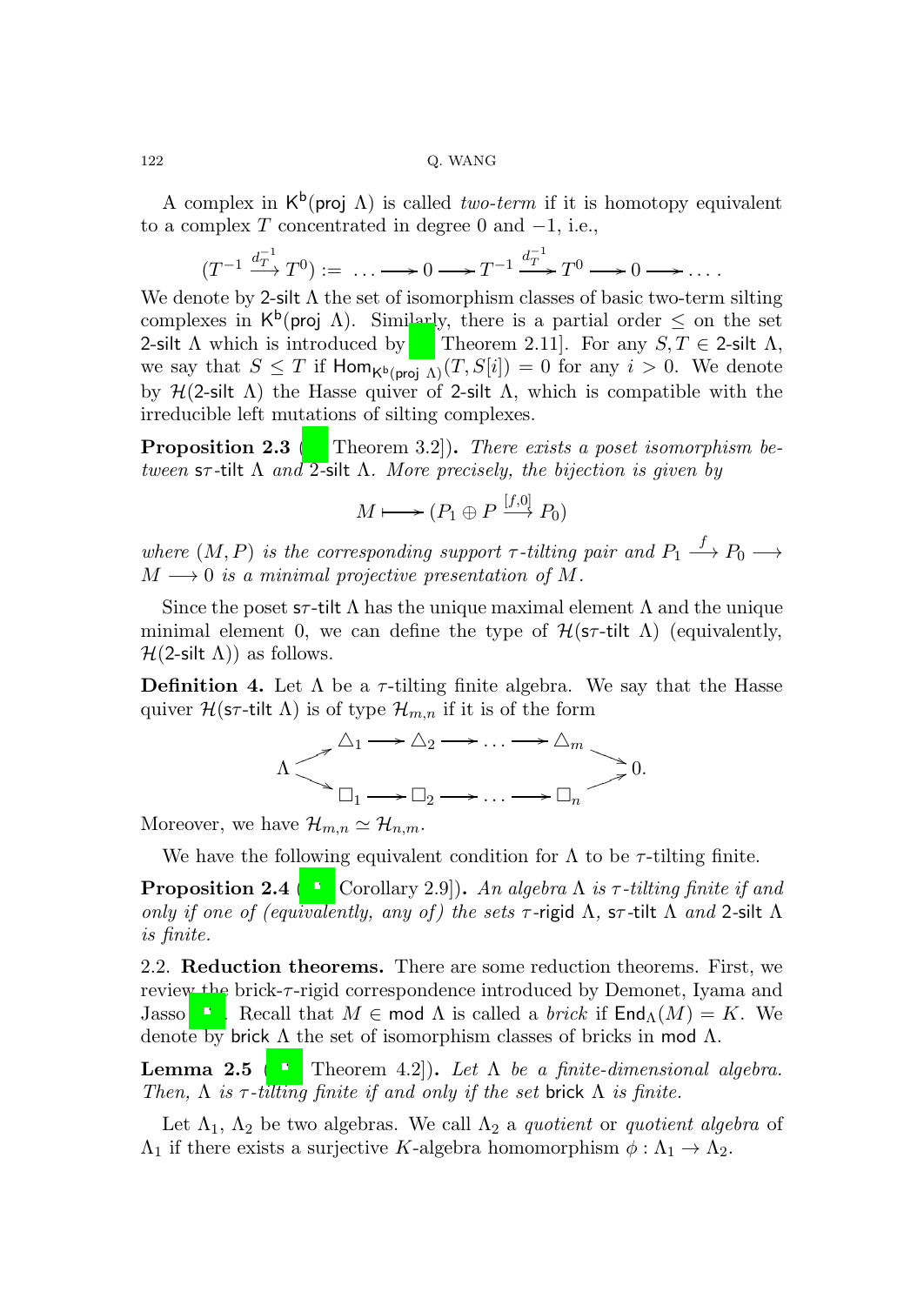<span id="page-6-1"></span>**Corollary 2.6.** *Suppose that*  $\Lambda_2$  *is a quotient algebra of*  $\Lambda_1$ *. If*  $\Lambda_2$  *is*  $\tau$ *-tilting infinite, then*  $\Lambda_1$  *is also*  $\tau$ -*tilting infinite.* 

*Proof.* There exists a K-linear fully-faithful functor  $\mathcal{F}$ : mod  $\Lambda_2 \to \text{mod } \Lambda_1$ , and F sends a brick in mod  $\Lambda_2$  to a brick in mod  $\Lambda_1$ . Then, the statement follows from Lemma [2.5.](#page-5-1)

<span id="page-6-3"></span>Lemma 2.7 ([\[7](#page-23-0), Theorem 2.14]). *There exists a poset anti-isomorphism between* sτ *-*tilt Λ *and* sτ *-*tilt Λ op *.*

<span id="page-6-0"></span>Lemma 2.8 ([\[14](#page-23-15), Theorem 1]). *Let* I *be a two-sided ideal generated by central elements which are contained in the Jacobson radical of* Λ*. Then, there exists a poset isomorphism between*  $s\tau$ -tilt  $\Lambda$  *and*  $s\tau$ -tilt  $(\Lambda/I)$ *.* 

<span id="page-6-2"></span>**Lemma 2.9.** *If*  $Y \neq 0$  *and* 

$$
T_1 := \left( \begin{array}{c} 0 \longrightarrow X \xrightarrow{\binom{1}{f}} X \oplus Y \xrightarrow{(-g \circ f, g)} Z \longrightarrow 0 \end{array} \right) \in \mathsf{K}^{\mathsf{b}}(\mathsf{proj}\,\,\Lambda),
$$

 $T_2 := (0 \longrightarrow X \oplus Y)$ 1 g  $\overline{h_1 h_2}$ ,  $Z \oplus X \oplus M \longrightarrow 0$ )  $\in$  K<sup>b</sup>(proj  $\Lambda$ )*, then*  $T_1 \sim_h T_1^r$  *and*  $T_2 \sim_h T_2^r$ *, where* 

$$
T_1^r := (0 \longrightarrow Y \xrightarrow{g} Z \longrightarrow 0) \in \mathsf{K}^{\mathsf{b}}(\text{proj } \Lambda),
$$

$$
(f_2 - f_1 \circ g)
$$

$$
T_2^r := \left(0 \xrightarrow{\qquad \qquad} Y \xrightarrow{\left(\hat{h}_2 - \hat{h}_1 \circ g\right)} Z \oplus M \xrightarrow{\qquad \qquad} 0\right) \in \mathsf{K}^{\mathsf{b}}(\mathsf{proj}\,\,\Lambda).
$$

*Proof.* (1) We define  $\varphi: T_1 \to T_1^r$  and  $\psi: T_1^r \to T_1$  as follows,

$$
T_1: \t\t 0 \longrightarrow X \xrightarrow{\binom{1}{f}} X \oplus Y \xrightarrow{\left(-g \circ f, g\right)} Z \longrightarrow 0
$$
  
\n
$$
T_1^r: \t 0 \longrightarrow 0 \xrightarrow{\wedge} 0 \xrightarrow{\wedge} 0 \longrightarrow Y \xrightarrow{\wedge} Z \longrightarrow 0
$$

Then,  $\varphi \circ \psi = \mathrm{Id}_{T_1^r}$  and

$$
\psi \circ \varphi = \left(0, \left(\begin{smallmatrix} 0 & 0 \\ -f & 1 \end{smallmatrix}\right), 1\right) \sim_h \mathrm{Id}_{T_1},
$$

because the difference  $\mathrm{Id}_{T_1} - \psi \circ \varphi$  is null-homotopic as follows.

$$
T_1: \t\t 0 \longrightarrow X \xrightarrow{\binom{f}{f}} X \oplus Y \xrightarrow{\left(-g \circ f, g\right)} Z \longrightarrow 0
$$
  

$$
T_1: \t 0 \xrightarrow{\rho} X \xrightarrow{\left(1,0\right)} \begin{pmatrix} 1 & 0 \\ f & 0 \end{pmatrix} \downarrow 0 \xrightarrow{\rho} \begin{pmatrix} 0 & 0 \\ 0 & 0 \end{pmatrix} \downarrow 0
$$
  

$$
T_1: \t 0 \xrightarrow{\rho} X \xrightarrow{\left(\frac{1}{f}\right)} X \oplus Y \xrightarrow{\rho} \begin{pmatrix} -g \circ f, g \\ g & 0 \end{pmatrix} Z \longrightarrow 0
$$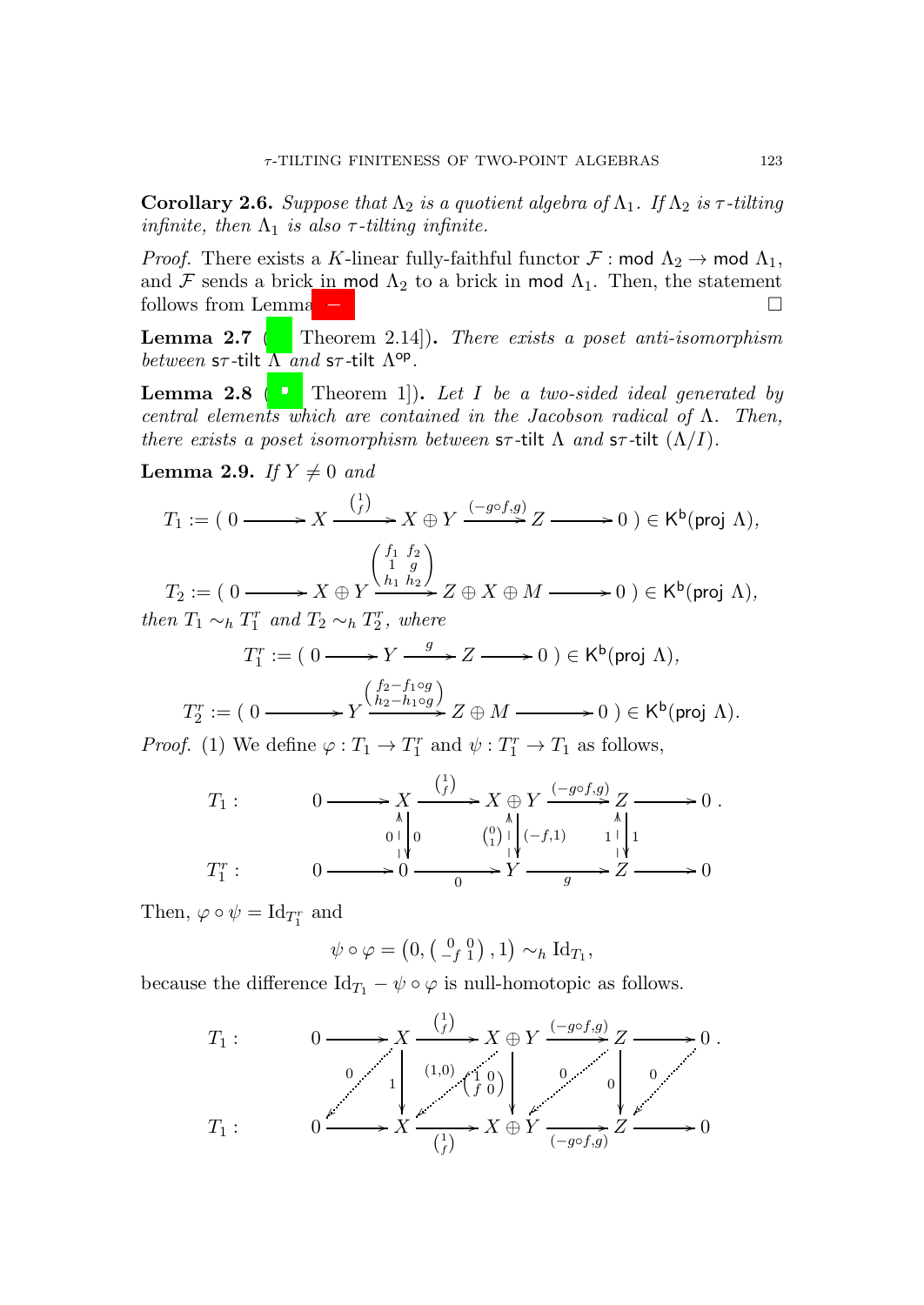(2) We define  $\varphi: T_2 \to T_2^r$  and  $\psi: T_2^r \to T_2$  as follows,

$$
T_2: \t 0 \longrightarrow X \underset{\begin{array}{c}\n\oplus Y \\
\uparrow \\
\downarrow \\
\end{array}}\n\begin{array}{c}\n\begin{pmatrix}\nf_1 & f_2 \\
1 & g \\
h_1 & h_2\n\end{pmatrix} \\
\downarrow \\
\begin{array}{c}\n\begin{array}{c}\n\oplus Y \\
\downarrow \\
\downarrow \\
\end{array}\n\end{array}\n\end{array}
$$
\n
$$
T_2^r: \t 0 \longrightarrow Y \longrightarrow Y
$$
\n
$$
T_2^r:\t 0 \longrightarrow Y \longrightarrow Y
$$
\n
$$
\begin{array}{c}\n\begin{array}{c}\n\oplus X \oplus M \\
\downarrow \\
\downarrow \\
\end{array}\n\end{array}
$$
\n
$$
T_2^r: \t 0 \longrightarrow Y \longrightarrow Y
$$
\n
$$
\begin{array}{c}\n\begin{array}{c}\n\oplus X \oplus M \\
\downarrow \\
\downarrow \\
\end{array}\n\end{array}
$$

Then,  $\varphi \circ \psi = \text{Id}_{T_2^r}$  and

$$
\psi \circ \varphi = \left( \begin{pmatrix} 0 & -g \\ 0 & 1 \end{pmatrix}, \begin{pmatrix} 1 & -f_1 & 0 \\ 0 & 0 & 0 \\ 0 & -h_1 & 1 \end{pmatrix} \right) \sim_h \mathrm{Id}_{T_2}.
$$

In fact, the difference  $\text{Id}_{T_2} - \psi \circ \varphi$  is null-homotopic as follows.

$$
T_2: \t\t 0 \longrightarrow X \oplus Y \xrightarrow{\begin{pmatrix} f_1 & f_2 \\ 1 & g \\ h_1 & h_2 \end{pmatrix}} Z \oplus X \oplus M \longrightarrow 0
$$
  
\n
$$
\begin{pmatrix} 0 & 1 & g \\ 0 & 0 & 0 \\ 0 & 0 & 0 \end{pmatrix} \longrightarrow (0 \oplus 0) \begin{pmatrix} 0 & f_1 & 0 \\ 0 & 1 & 0 \\ 0 & h_1 & 0 \end{pmatrix} \longrightarrow 0
$$
  
\n
$$
T_2: \t 0 \longrightarrow X \oplus Y \xrightarrow{\begin{pmatrix} f_1 & f_2 \\ 1 & g \\ h_1 & h_2 \end{pmatrix}} Z \oplus X \oplus M \longrightarrow 0
$$

Therefore, we have  $T_1 \sim_h T_1^r$  and  $T_2 \sim_h T_2^r$ . — Первый процесс в получине в составительность получины в составите в составите на составите на составите на<br>В составите на составите на составите на составите на составите на составите на составите на составите на сост

# 3. Main Results

In this section, we will prove our main results mentioned in the introduction. But before that, let us review the complete classification for the representation type of two-point algebras. We refer to Appendix A for Table T and Table W.

<span id="page-7-0"></span>**Proposition 3.1** ([\[16](#page-23-11), Theorem 1, Theorem 2]). Let  $\Lambda$  be a two-point al*gebra. Up to isomorphism and duality,* Λ *is representation-finite or tame if and only if* Λ *degenerates to a quotient algebra of an algebra from Table T, and* Λ *is wild if and only if* Λ *has a minimal wild algebra from Table W as a quotient algebra.*

We denote by rad( $\Lambda$ ) the Jacobson radical of  $\Lambda$  and by  $C(\Lambda)$  the center of  $Λ$ . As explained in [\[14](#page-23-15)], although  $Λ$  has a complicated structure, its quotient algebra

$$
\widetilde{\Lambda}:=\Lambda/
$$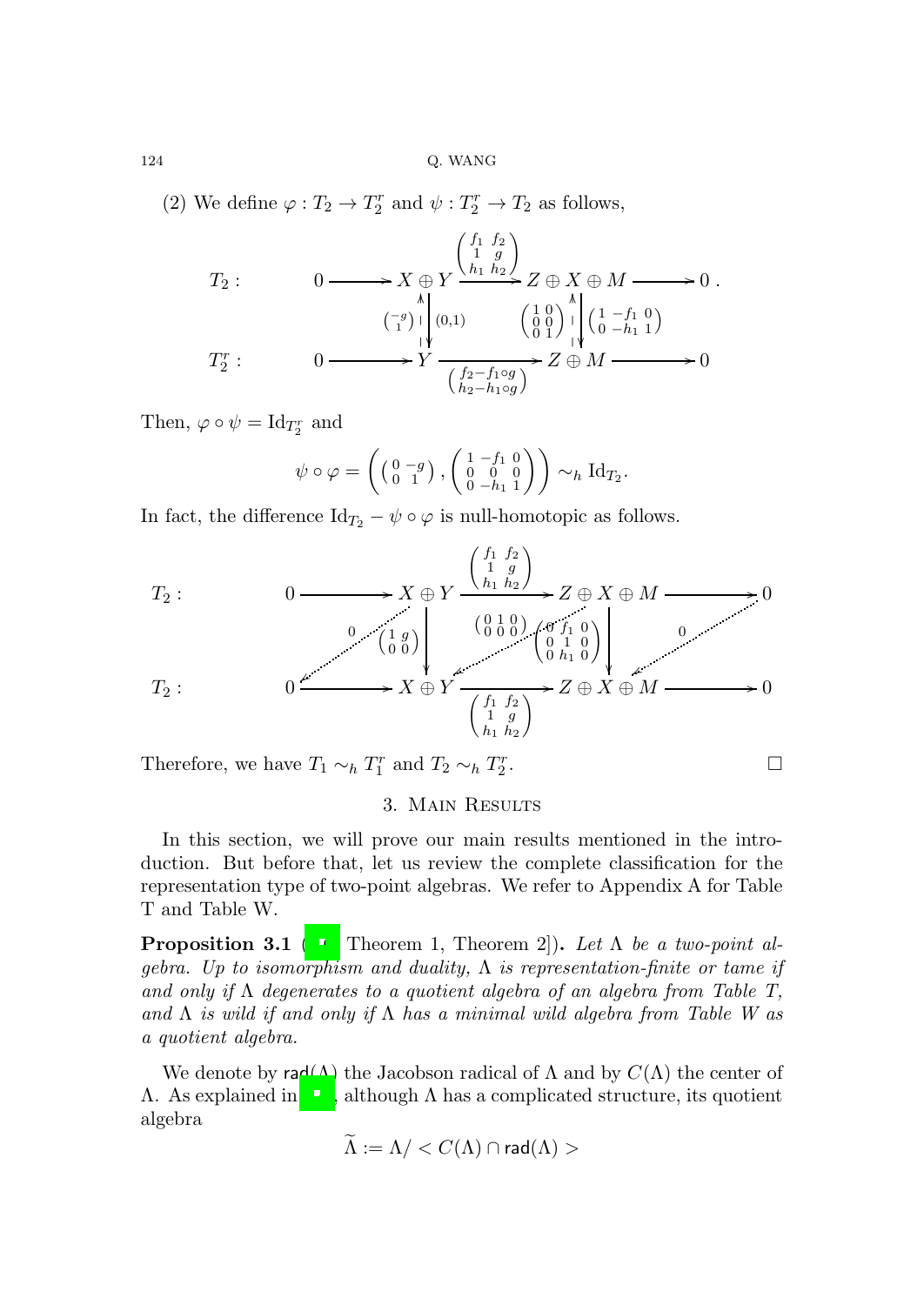| $\Lambda_1 = K\left(1 \longrightarrow 2\right);$                                                                                                                              | $Q: 1 \xrightarrow{\mu} 2$                                                                                                                                                                       |
|-------------------------------------------------------------------------------------------------------------------------------------------------------------------------------|--------------------------------------------------------------------------------------------------------------------------------------------------------------------------------------------------|
| $\Lambda_2 = K\left(1 \longrightarrow 2\right);$                                                                                                                              | (6) $\mu \nu = \nu \mu = 0;$                                                                                                                                                                     |
| $Q: 1 \longrightarrow 2 \bigcup \beta$                                                                                                                                        | $Q: \alpha \bigcap \frac{\mu}{\leftarrow} 2$                                                                                                                                                     |
| (3) $\beta^2 = 0$ ;<br>(4) $\beta^3 = 0$ ;                                                                                                                                    | (7) $\alpha^2 = \mu \nu = \nu \mu = \nu \alpha = 0;$                                                                                                                                             |
| $Q: \alpha \bigcap 1 \longrightarrow 2 \bigcap \beta$                                                                                                                         | (8) $\alpha^2 = \mu \nu = \nu \mu = \nu \alpha \mu = 0;$<br>(9) $\alpha^3 = \mu \nu = \nu \mu = \nu \alpha = 0;$<br>(10) $\alpha^3 = \mu \nu = \nu \mu = \nu \alpha \mu = \nu \alpha^2 \mu = 0;$ |
| (5) $\alpha^2 = \beta^2 = 0;$                                                                                                                                                 |                                                                                                                                                                                                  |
| $Q: \alpha \bigcirc 1 \xrightarrow{\mu} 2 \bigcirc \beta$                                                                                                                     |                                                                                                                                                                                                  |
| (11) $\alpha^2 = \beta^2 = \mu \nu = \nu \mu = \alpha \mu = \beta \nu = 0;$<br>(12) $\alpha^2 = \beta^2 = \mu \nu = \nu \mu = \beta \nu = \nu \alpha = \alpha \mu \beta = 0.$ |                                                                                                                                                                                                  |

Table Λ

may have a simpler structure. Moreover, by Lemma [2.8,](#page-6-0) we know that #sτ-tilt  $\Lambda = \#$ sτ-tilt  $\Lambda$  and the Hasse quivers  $\mathcal{H}$ (sτ-tilt  $\Lambda$ ) and  $\mathcal{H}$ (sτ-tilt  $\Lambda$ ) are of the same type. Then, by using this strategy and Corollary [2.6,](#page-6-1) we can restrict the algebras (except for  $W_4$ ,  $T_{20}$  and  $T_{21}$ ) in Table W and Table T to a small list (i.e., Table  $\Lambda$ ) of two-point algebras. (In Table  $\Lambda$ , by an algebra  $\Lambda_i$ , we mean the bound quiver algebra  $KQ/I_i$ , where  $I_i$  is the admissible ideal generated by the relation  $(i)$ .)

As a preparation for proving Theorem [1.1](#page-1-0) and Theorem [1.2,](#page-2-1) we need to determine the  $\tau$ -tilting finiteness of  $\Lambda_i$  in Table  $\Lambda$ . We remark that  $\mathcal{H}(\mathsf{s}\tau\text{-tilt}\, \Lambda_1)$  is of type  $\mathcal{H}_{1,2}$  and  $\mathcal{H}(\mathsf{s}\tau\text{-tilt}\, \Lambda_6)$  is of type  $\mathcal{H}_{2,2}$ , and we omit the details to show this.

It is well-known that the Kronecker algebra  $\Lambda_2$  admits infinitely many (classical) tilting modules, so that it is obviously  $\tau$ -tilting infinite. Since the construction of tilting modules is not mentioned in this paper, we give a different proof here for the convenience of readers.

Similar to the notion of minimal representation-infinite algebra, we call an algebra  $\Lambda$  *minimal*  $\tau$ -tilting *infinite* if  $\Lambda$  is  $\tau$ -tilting infinite, but any proper quotient algebra of  $\Lambda$  is  $\tau$ -tilting finite.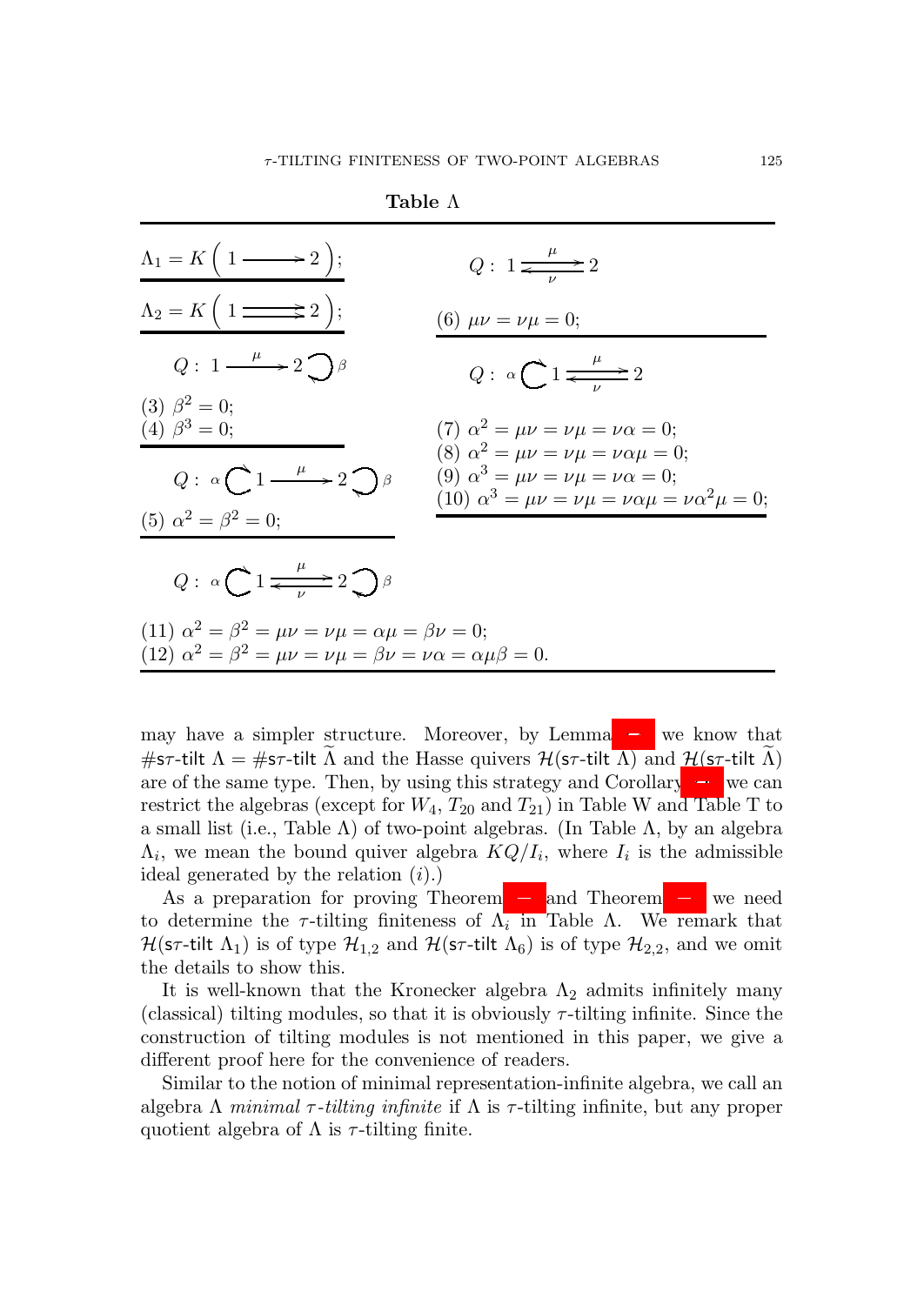<span id="page-9-0"></span>**Lemma 3.2.** *The Kronecker algebra*  $\Lambda_2$  *is minimal*  $\tau$ -tilting infinite.

*Proof.* It is easy to check that

$$
M_k = K \frac{k}{1} K
$$

with  $k \in K$  is a brick in mod  $\Lambda_2$ . Since the family  $(M_k)_{k \in K}$  consists of infinitely many pairwise non-isomorphic bricks,  $\Lambda_2$  is  $\tau$ -tilting infinite by Lemma [2.5.](#page-5-1) Besides, the minimality is obvious.

<span id="page-9-1"></span>**Lemma 3.3.** *The two-point algebras*  $\Lambda_3$  *and*  $\Lambda_4$  *are*  $\tau$ -*tilting finite.* 

*Proof.* Since  $\Lambda_3$  is a quotient algebra of  $\Lambda_4$ , by Corollary [2.6,](#page-6-1) it suffices to show that  $\Lambda_4$  is  $\tau$ -tilting finite. We show that the poset 2-silt  $\Lambda_4$  has a finite connected component and hence, it exhausts all two-term silting complexes in  $K^b$ (proj  $\Lambda_4$ ) by Proposition [2.2](#page-4-0) and Proposition [2.3.](#page-5-2) Then,  $\Lambda_4$  is  $\tau$ -tilting finite following from Proposition [2.4.](#page-5-3) Let  $P_1$  and  $P_2$  be the indecomposable projective  $\Lambda_4$ -modules. We have

$$
P_1 = \frac{\mu}{\mu \beta}^2 \simeq \frac{1}{2}^1 \text{ and } P_2 = \frac{\mu}{\beta^2} \simeq \frac{2}{2}.
$$

We show that  $\mathcal{H}$ (2-silt  $\Lambda_4$ ) is of type  $\mathcal{H}_{1,5}$  as follows,

$$
\begin{bmatrix}\n0 \to P_1 \\
0 \to P_2\n\end{bmatrix}
$$
\n
$$
\begin{bmatrix}\n0 \to P_1 \\
0 \to P_2\n\end{bmatrix}
$$
\n
$$
\begin{bmatrix}\n0 \to P_1 \\
\oplus \\
P_2 \xrightarrow{f_1} P_1^{\oplus 3}\n\end{bmatrix}
$$
\n
$$
\begin{bmatrix}\nP_2 \xrightarrow{f_2} P_1^{\oplus 2} \\
P_2 \xrightarrow{f_1} P_1^{\oplus 3}\n\end{bmatrix}
$$
\n
$$
\begin{bmatrix}\nP_2 \xrightarrow{f_2} P_1^{\oplus 2} \\
P_2 \xrightarrow{f_1} P_1^{\oplus 3}\n\end{bmatrix}
$$
\n
$$
\begin{bmatrix}\nP_2 \xrightarrow{\mu} P_1 \\
\oplus \\
P_2 \xrightarrow{f_2} P_1^{\oplus 2}\n\end{bmatrix}
$$
\n
$$
\begin{bmatrix}\nP_2 \xrightarrow{\mu} P_1 \\
\oplus \\
P_2 \xrightarrow{f_2} P_1^{\oplus 3}\n\end{bmatrix}
$$
\n
$$
\begin{bmatrix}\nP_2 \xrightarrow{\mu} P_1 \\
\oplus \\
P_2 \xrightarrow{f_2} P_1^{\oplus 3}\n\end{bmatrix}
$$
\n
$$
\begin{bmatrix}\nP_2 \xrightarrow{\mu} P_1 \\
\oplus \\
P_2 \xrightarrow{f_2} P_1^{\oplus 3}\n\end{bmatrix}
$$

where

$$
f_1 = \begin{pmatrix} \mu \\ \mu \beta \\ \mu \beta^2 \end{pmatrix}, f_2 = \begin{pmatrix} \mu \\ \mu \beta \end{pmatrix}, f_3 = \begin{pmatrix} \mu & 0 \\ -\mu \beta & \mu \\ 0 & \mu \beta \end{pmatrix}.
$$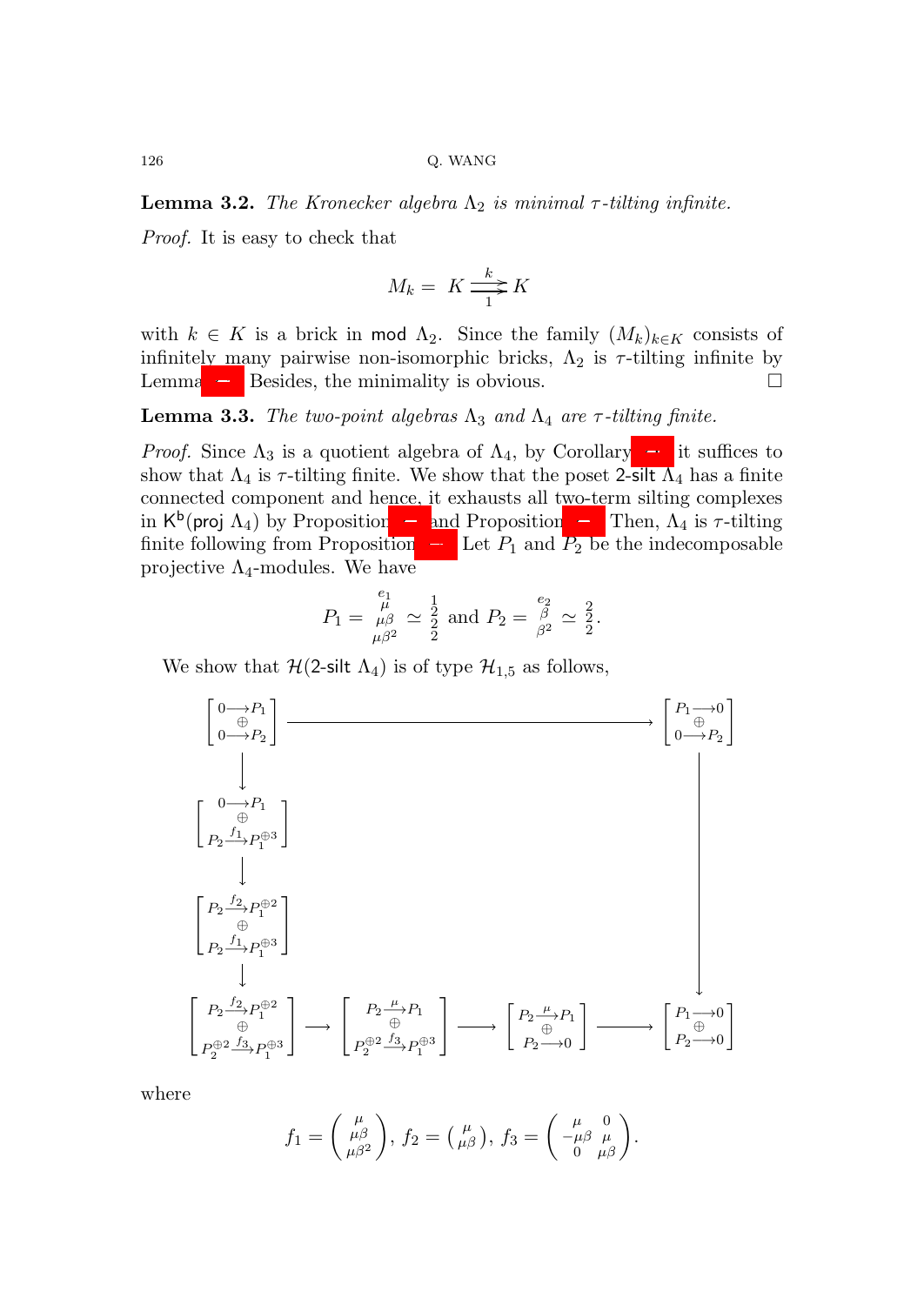Since  $\mathsf{Hom}_{\Lambda_4}(P_2,P_1)=e_1\Lambda_4e_2=K\mu\oplus K\mu\beta\oplus K\mu\beta^2$  and  $\mathsf{Hom}_{\Lambda_4}(P_1,P_2)=$ 0, it is not difficult to compute the left mutations  $\mu_{\rm p}^ P_1(\Lambda_4)$  and  $\mu_P^ _{P_2}^-(\Lambda_4).$ According to the bijection introduced in Proposition [2.3,](#page-5-2) one can find the corresponding two-term silting complexes. We only show details for the rest of the steps.

(1) Let  $T_2 = X \oplus Y := (0 \longrightarrow P_1) \oplus (P_2 \xrightarrow{f_1} P_1^{\oplus 3})$ . Then,  $\mu_Y^ _Y^-(T_2)$  does not belong to 2-silt  $\Lambda_4$  and therefore, we ignore this mutation. To compute  $\mu_X^-(T_2)$ , we take a triangle

$$
X \xrightarrow{\pi} Y \longrightarrow \text{cone}(\pi) \longrightarrow X[1] \text{ with } \pi = \left(0, \begin{pmatrix} 0 \\ 0 \\ 1 \end{pmatrix}\right).
$$

We may check that  $\pi$  is a minimal left **add**(Y)-approximation. In fact,

• if we compose  $\pi$  with the endomorphism

$$
Y: \t P_2 \xrightarrow{f_1} P_1^{\oplus 3}
$$
  
\n $k_1e_2+k_2\beta+k_3\beta^2$   
\n
$$
Y: \t P_2 \xrightarrow{f_1} P_1^{\oplus 3}
$$
, where  $k_1, k_2, k_3 \in K$ ,  
\n
$$
Y: \t P_2 \xrightarrow{f_1} P_1^{\oplus 3}
$$

then all elements of  $\text{Hom}_{\mathsf{K}^{\text{b}}(\text{proj } \Lambda_4)}(X, Y)$  are obtained;

• if 
$$
\begin{pmatrix} k_1 & k_2 & k_3 \ 0 & k_1 & k_2 \ 0 & 0 & k_1 \end{pmatrix} \begin{pmatrix} 0 \ 0 \ 1 \end{pmatrix} = \begin{pmatrix} 0 \ 0 \ 1 \end{pmatrix}
$$
, then  $k_1 = 1$  and  $k_2 = k_3 = 0$ .

Hence,  $\pi$  is indeed a minimal left  $add(Y)$ -approximation. By Lemma [2.9,](#page-6-2)

$$
\mathsf{cone}(\pi) = \big(\ P_1 \oplus P_2 \xrightarrow{\left(\begin{smallmatrix} 0 & \mu \\ 0 & \mu\beta \end{smallmatrix}\right)} P_1^{\oplus 3} \; \big) \sim_h (P_2 \xrightarrow{f_2} P_1^{\oplus 2}).
$$

Thus,  $\mu_X^ \overline{X}(T_2) = (P_2 \xrightarrow{f_2} P_1^{\oplus 2}) \oplus (P_2 \xrightarrow{f_1} P_1^{\oplus 3}).$ 

(2) Let  $T_{21} = X \oplus Y := (P_2 \xrightarrow{f_2} P_1^{\oplus 2}) \oplus (P_2 \xrightarrow{f_1} P_1^{\oplus 3})$ . Then,  $\mu_X^-(T_{21}) \notin$ 2-silt  $\Lambda_4$ . To compute  $\mu_Y^ \overline{Y}(T_{21})$ , we take a triangle

$$
Y \xrightarrow{\pi} X^{\oplus 3} \longrightarrow \text{cone}(\pi) \longrightarrow Y[1] \quad \text{with } \pi = \left( \begin{pmatrix} e_2 \\ \beta \\ \beta^2 \end{pmatrix}, \begin{pmatrix} 1 & 0 & 0 \\ 0 & 1 & 0 \\ 0 & 0 & 1 \\ 0 & 0 & 1 \\ 0 & 0 & 0 \end{pmatrix} \right).
$$

Then,  $\pi$  is a minimal left  $add(X)$ -approximation. (In fact, we have

$$
\mathsf{End}_{\mathsf{K}^{\mathsf{b}}(\mathsf{proj}\,\Lambda_4)}(X)=K
$$

since  $\mathsf{End}_{\Lambda_4}(P_1) = K$ . Furthermore,

$$
\mathsf{End}_{\mathsf{K}^{\rm b}(\mathsf{proj}\,\,\Lambda_4)}(X^{\oplus 3})\simeq \mathrm{Mat}(3,3,K).
$$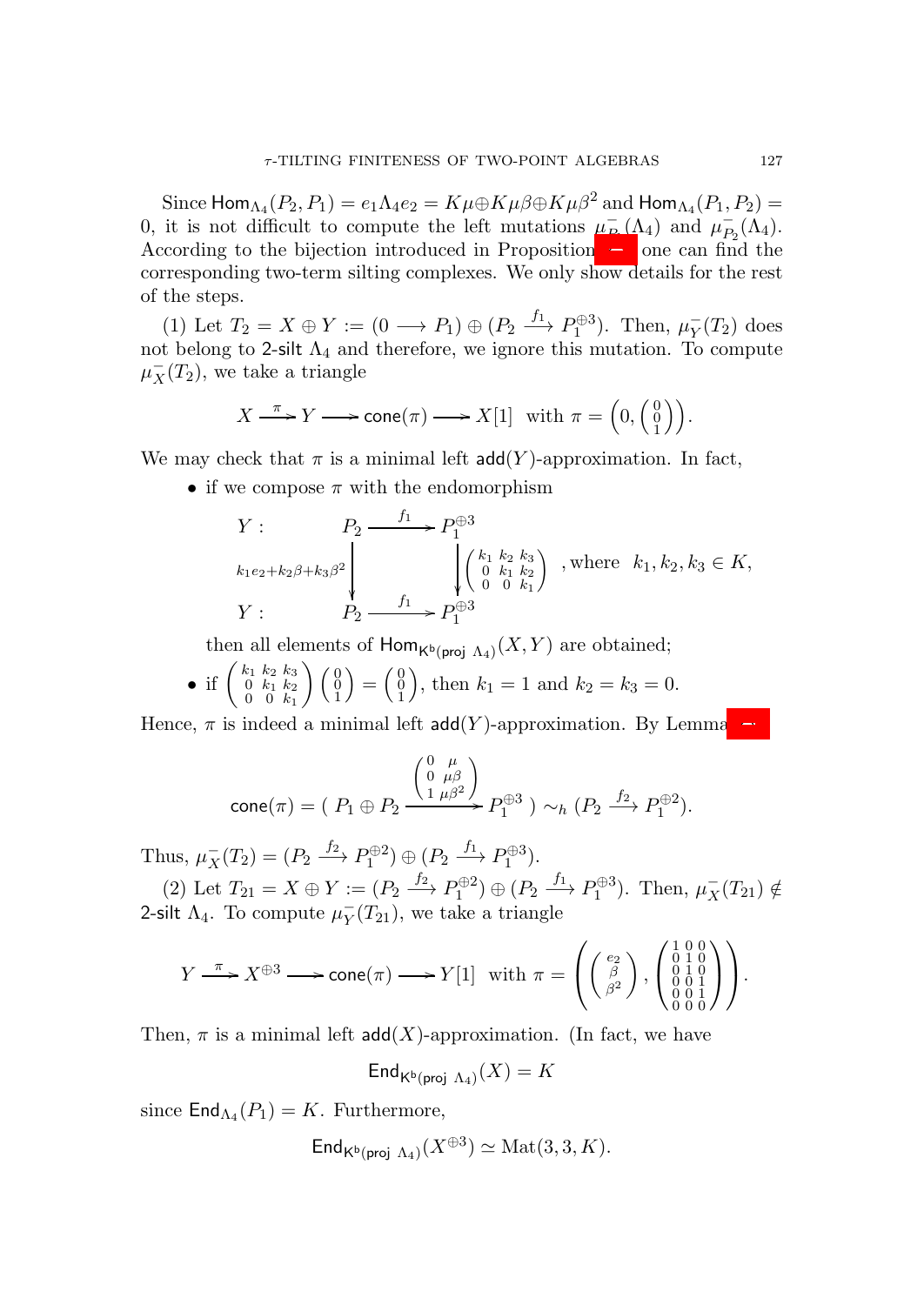Secondly,  $\lambda \circ \pi = \pi$  for  $\lambda \in \text{Mat}(3,3,K)$  implies that  $\lambda$  is the identity. Thus,  $\pi$  is indeed a minimal left add(X)-approximation.) By applying Lemma [2.9](#page-6-2) twice, we have

$$
\text{cone}(\pi) = (P_2 \xrightarrow{\begin{pmatrix} -\mu \\ -\mu\beta \\ -\mu\beta^2 \\ \beta \\ \beta^2 \end{pmatrix}} P_1^{\oplus 3} \oplus P_2^{\oplus 3} \xrightarrow{\begin{pmatrix} 1 & 0 & 0 & \mu & 0 & 0 \\ 0 & 1 & 0 & \mu & 0 & 0 \\ 0 & 1 & 0 & 0 & \mu & 0 \\ 0 & 0 & 1 & 0 & \mu & 0 \\ 0 & 0 & 1 & 0 & 0 & \mu \\ 0 & 0 & 0 & 0 & 0 & \mu \beta \end{pmatrix}} P_1^{\oplus 6})
$$
\n
$$
\sim_h (P_2^{\oplus 2} \xrightarrow{f_3} P_1^{\oplus 3}).
$$

Thus,  $\mu_Y^ Y(Y_{21}) = (P_2 \xrightarrow{f_2} P_1^{\oplus 2}) \oplus (P_2^{\oplus 2} \xrightarrow{f_3} P_1^{\oplus 3}).$ 

(3) Let  $T_{212} = X \oplus Y := (P_2 \xrightarrow{f_2} P_1^{\oplus 2}) \oplus (P_2^{\oplus 2} \xrightarrow{f_3} P_1^{\oplus 3})$ ). Then,  $\mu_Y^ \bar{Y}(T_{212}) \notin 2$ -silt  $\Lambda_4$ . To compute  $\mu_X^ \overline{X}(T_{212})$ , we take a triangle

$$
X \xrightarrow{\pi} Y \longrightarrow \text{cone}(\pi) \longrightarrow X[1] \text{ with } \pi = \left( \begin{smallmatrix} 0 & 0 \\ e_2 \end{smallmatrix} \right), \begin{pmatrix} 0 & 0 \\ 1 & 0 \\ 0 & 1 \end{pmatrix}.
$$

Then,  $\pi$  is a minimal left add(Y)-approximation. (If we compose  $\pi$  with

$$
Y: \t P_2^{\oplus 2} \longrightarrow P_1^{\oplus 3}
$$
  
\n
$$
\begin{pmatrix} k_1 e_2 - k_2 \beta & k_2 e_2 \\ -k_2 \beta^2 & k_1 e_2 \end{pmatrix} \longrightarrow \begin{pmatrix} f_3 & f_4 & f_5 & f_6 \\ f_2 & f_3 & f_4 & f_7 \end{pmatrix}, \text{ where } k_1, k_2 \in K,
$$
  
\n
$$
Y: \t P_2^{\oplus 2} \longrightarrow f_3^{\oplus 3}
$$

then all elements of  $\mathsf{Hom}_{\mathsf{K}^{\mathsf{b}}(\mathsf{proj}\; \Lambda_4)}(X,Y)$  are obtained; if

$$
\left(\begin{smallmatrix} k_1 & k_2 & 0 \\ 0 & k_1 & -k_2 \\ 0 & 0 & k_1 \end{smallmatrix}\right) \left(\begin{smallmatrix} 0 & 0 \\ 1 & 0 \\ 0 & 1 \end{smallmatrix}\right) = \left(\begin{smallmatrix} 0 & 0 \\ 1 & 0 \\ 0 & 1 \end{smallmatrix}\right),
$$

then  $k_1 = 1$  and  $k_2 = 0$ .) By applying Lemma [2.9](#page-6-2) twice, we have

$$
\operatorname{cone}(\pi) = \left( P_2 \xrightarrow{\begin{pmatrix} -\mu \\ -\mu \beta \\ 0 \\ e_2 \end{pmatrix}} P_1^{\oplus 2} \oplus P_2^{\oplus 2} \xrightarrow{\begin{pmatrix} 0 & 0 & \mu & 0 \\ 1 & 0 & -\mu \beta & \mu \\ 0 & 1 & 0 & \mu \beta \end{pmatrix}} P_1^{\oplus 3} \right) \sim_h (P_2 \xrightarrow{\mu} P_1).
$$

Thus,  $\mu_X^ X_T(T_{212}) = (P_2 \xrightarrow{\mu} P_1) \oplus (P_2^{\oplus 2} \xrightarrow{f_3} P_1^{\oplus 3}).$ 

(4) Let  $T_{2121} = X \oplus Y := (P_2 \stackrel{\mu}{\longrightarrow} P_1) \oplus (P_2^{\oplus 2} \stackrel{f_3}{\longrightarrow} P_1^{\oplus 3})$ ). Then,  $\mu_X^ \overline{X}(T_{2121}) \notin 2$ -silt  $\Lambda_4$ . To compute  $\mu_Y^ \overline{Y}(T_{2121})$ , we take a triangle

$$
Y \xrightarrow{\pi} X^{\oplus 3} \longrightarrow \text{cone}(\pi) \longrightarrow Y[1] \text{ with } \pi = \left( \begin{pmatrix} e_2 & 0 \\ -\beta & e_2 \\ 0 & \beta \end{pmatrix}, \begin{pmatrix} 1 & 0 & 0 \\ 0 & 1 & 0 \\ 0 & 0 & 1 \end{pmatrix} \right).
$$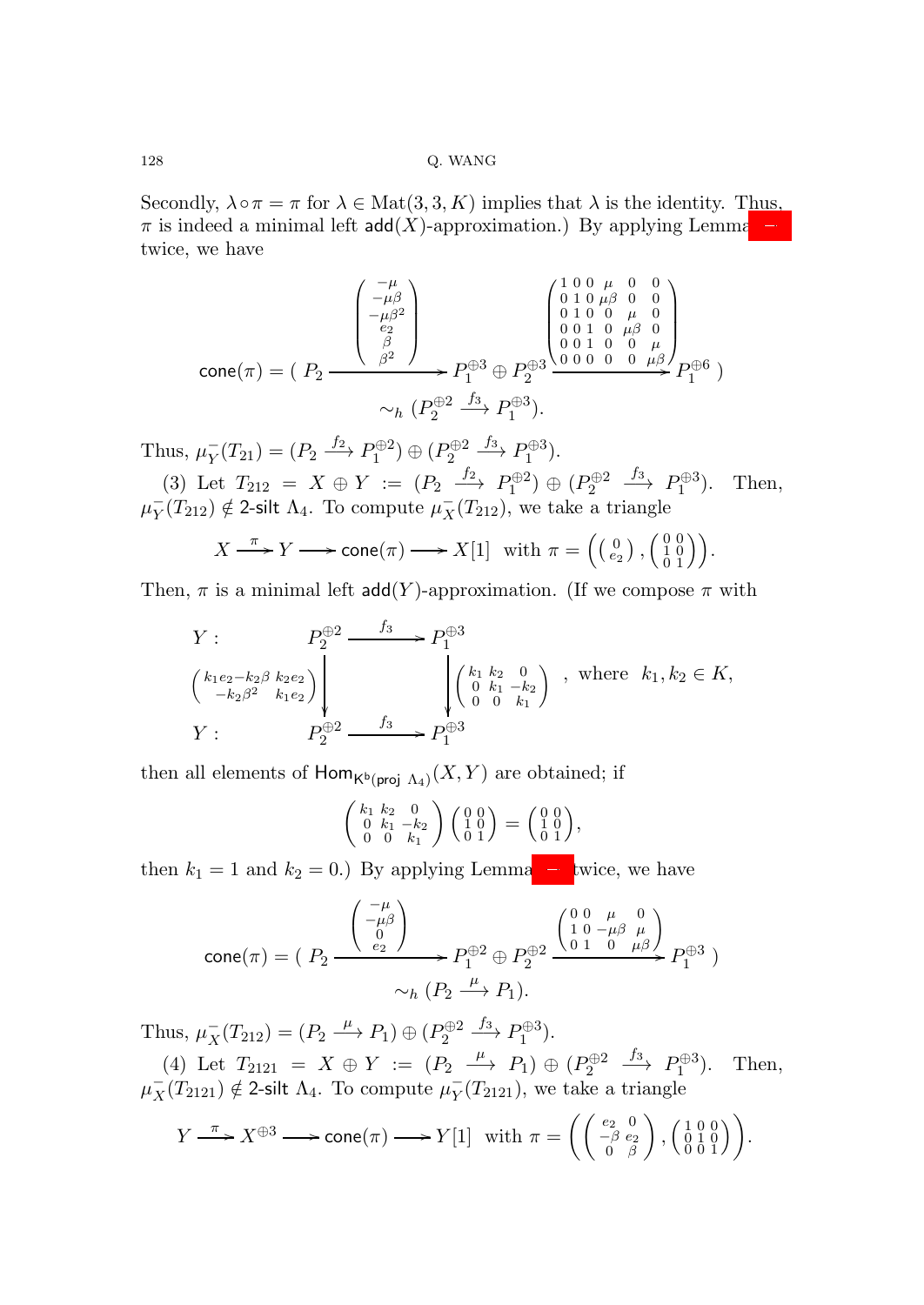Then,  $\pi$  is a minimal left add(X)-approximation because of

$$
\mathsf{End}_{\mathsf{K}^{\mathsf{b}}(\mathsf{proj}\,\Lambda_4)}(X)=K.
$$

Then, we have

$$
\text{cone}(\pi) = \left(\begin{array}{c} \rho_\mu \overset{-\mu}{\beta} & \overset{0}{\longrightarrow} \\ \left(\begin{array}{c} \mu\beta & -\mu \\ 0 & -\mu\beta \\ e_2 & 0 \\ 0 & \beta \end{array}\right) & \right. \\ \left. \rho_\text{1}^{\oplus 2} \xrightarrow{\qquad \qquad \text{e.g.} \\ \left(\begin{array}{c} 1 & 0 & 0 & \mu & 0 & 0 \\ 0 & 1 & 0 & 0 & \mu \\ 0 & 0 & 1 & 0 & 0 & \mu \end{array}\right) \\ \left. \rho_\text{2}^{\oplus 3} \xrightarrow{\qquad \text{e.g.} \\ \left(\begin{array}{c} 1 & 0 & 0 & \mu & 0 & 0 \\ 0 & 0 & 1 & 0 & 0 & \mu \end{array}\right)} P_\text{1}^{\oplus 3} \xrightarrow{\qquad \text{e.g.} \\ \left. P_\text{2}^{\oplus 3} \xrightarrow{\qquad \text{e.g.} \\ \left(\begin{array}{c} 0 & 0 & 1 & 0 & 0 & \mu \\ 0 & 0 & 1 & 0 & 0 & \mu \end{array}\right)} P_\text{2}^{\oplus 3} \xrightarrow{\qquad \text{e.g.} \\ \left. P_\text{1}^{\oplus 3} \xrightarrow{\qquad \text{e.g.} \\ \left(\begin{array}{c} 0 & 0 & 1 & 0 & 0 & \mu \\ 0 & 0 & 1 & 0 & 0 & \mu \end{array}\right)} P_\text{2}^{\oplus 3} \xrightarrow{\qquad \text{e.g.} \\ \left. P_\text{3}^{\oplus 3} \xrightarrow{\qquad \text{e.g.} \\ \left(\begin{array}{c} 0 & 0 & 1 & 0 & \mu \\ 0 & 0 & 1 & 0 & 0 & \mu \end{array}\right)} P_\text{3}^{\oplus 3} \xrightarrow{\qquad \text{e.g.} \\ \left. P_\text{4}^{\oplus 3} \xrightarrow{\qquad \text{e.g.} \\ \left(\begin{array}{c} 0 & 0 & 1 & 0 & \mu \\ 0 & 0 & 1 & 0 & \mu \end{array}\right)} P_\text{4}^{\oplus 3} \xrightarrow{\qquad \text{e.g.} \\ \left. P_\text{5}^{\oplus 3} \xrightarrow{\qquad \text{e.g.} \\ \left(\
$$

Thus,  $\mu_Y^ _Y^-(T_{2121}) = (P_2 \xrightarrow{\mu} P_1) \oplus (P_2 \longrightarrow 0).$ 

(5) Let  $T_{21212} = X \oplus Y := (P_2 \stackrel{\mu}{\longrightarrow} P_1) \oplus (P_2 \longrightarrow 0)$ . Then, it is clear that  $\mu_Y^ \bar{Y}(T_{21212})$  does not belong to 2-silt  $\Lambda_4$  and

$$
\mu_X^-(T_{21212}) = (P_1 \longrightarrow 0) \oplus (P_2 \longrightarrow 0).
$$

To sum up the above, we have constructed a finite connected component in  $\mathcal{H}$ (2-silt  $\Lambda_4$ ). We deduce that  $\mathcal{H}$ (2-silt  $\Lambda_4$ ) is of type  $\mathcal{H}_{1,5}$ . By Proposition [2.3,](#page-5-2) this is equivalent to saying that  $\mathcal{H}(\mathsf{sr}\text{-}\mathsf{tilt}\ \Lambda_4)$  is of type  $\mathcal{H}_{1,5}$ .

*Remark.* Let  $P_1$  and  $P_2$  be the indecomposable projective  $\Lambda_3$ -modules. Then,

$$
P_1 = \frac{e_1}{\mu \beta} \simeq \frac{1}{2}
$$
 and  $P_2 = \frac{e_2}{\beta} \simeq \frac{2}{2}$ .

The Hasse quiver  $\mathcal{H}(\mathsf{s}\tau\text{-tilt}\mid \Lambda_3) \simeq \mathcal{H}(2\text{-silt }\Lambda_3)$  is of type  $\mathcal{H}_{1,3}$  as follows,

$$
\begin{bmatrix} 0 \longrightarrow P_1 \\ 0 \longrightarrow P_2 \end{bmatrix} \longrightarrow \begin{bmatrix} P_1 \longrightarrow 0 \\ 0 \longrightarrow P_2 \end{bmatrix}
$$
  

$$
\begin{bmatrix} 0 \longrightarrow P_1 \\ \oplus \\ P_2 \stackrel{(\mu)}{\longrightarrow} P_1^{\oplus 2} \end{bmatrix} \longrightarrow \begin{bmatrix} P_2 \stackrel{\mu}{\longrightarrow} P_1 \\ \oplus \\ P_2 \stackrel{(\mu)}{\longrightarrow} P_1^{\oplus 2} \end{bmatrix} \longrightarrow \begin{bmatrix} P_2 \stackrel{\mu}{\longrightarrow} P_1 \\ \oplus \\ P_2 \stackrel{(\mu)}{\longrightarrow} 0 \end{bmatrix} \longrightarrow \begin{bmatrix} P_1 \longrightarrow 0 \\ P_2 \stackrel{(\mu)}{\longrightarrow} 0 \end{bmatrix}
$$

**Lemma 3.4.** *The two-point algebra*  $\Lambda_5$  *is minimal*  $\tau$ -tilting infinite.

*Proof.* Note that  $\Lambda_5$  is a gentle algebra and it is representation-infinite by Hoshino and Miyachi's result [\[17](#page-23-16), Theorem A]. Besides, Plamondon [\[22](#page-24-2), Theorem 1.1 showed that a gentle algebra is  $\tau$ -tilting finite if and only if it is representation-finite. Therefore,  $\Lambda_5$  is  $\tau$ -tilting infinite.

For the minimality, we may consider

$$
\hat{\Lambda}_5:=\Lambda_5/<\alpha\mu\beta>
$$

.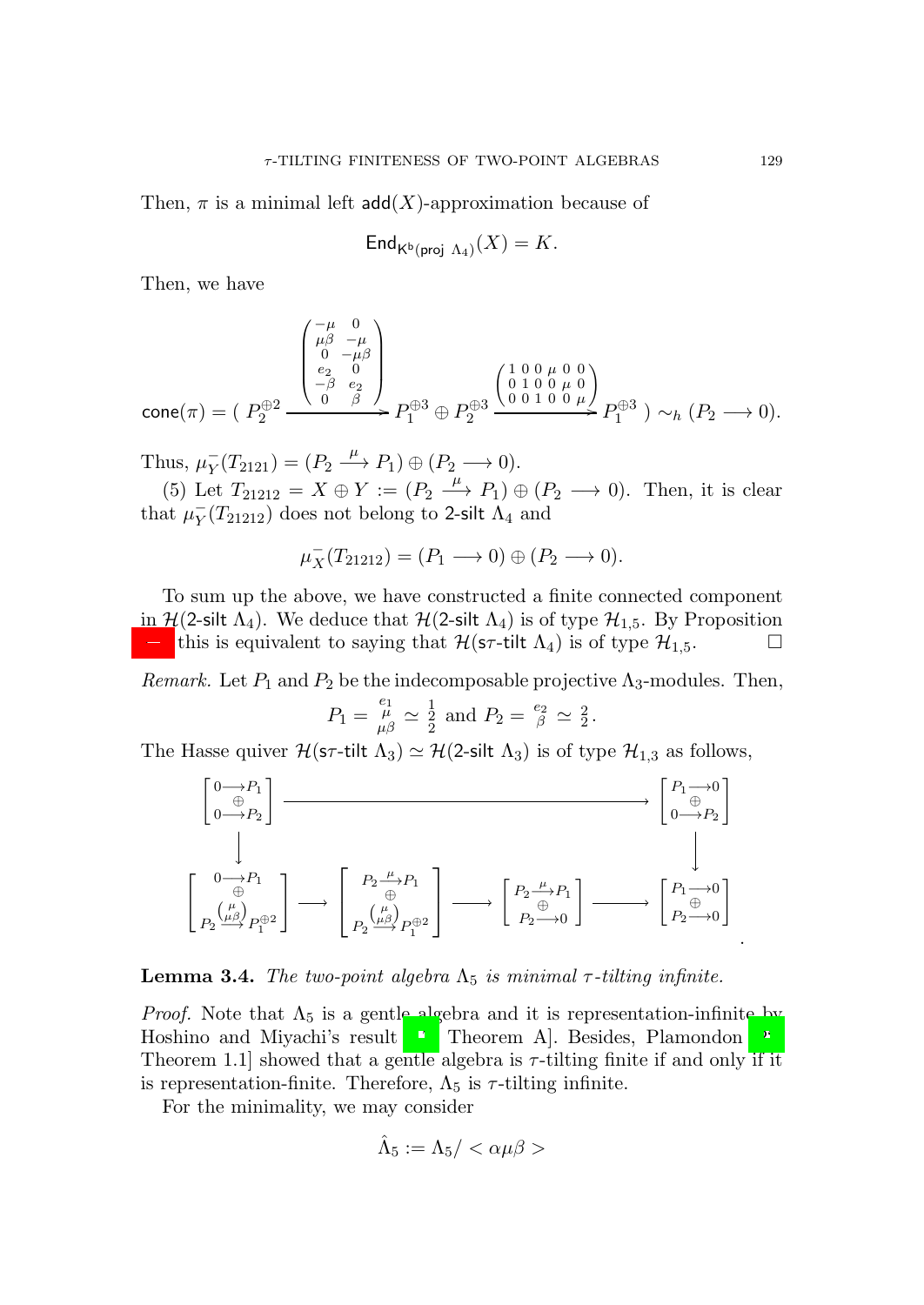since the socle of  $\Lambda_5$  is  $K \alpha \mu \beta \oplus K \mu \beta \oplus K \beta$  and any proper quotient  $\Lambda_5/I$  of  $\Lambda_5$  satisfies  $\alpha \mu \beta \in I$ . We denote by  $P_1$  and  $P_2$  the indecomposable projective  $\hat{\Lambda}_5$ -modules, then

$$
P_1 = \frac{\alpha}{\alpha \mu}^{\ e_1} \frac{\mu}{\mu \beta} \text{ and } P_2 = \frac{e_2}{\beta}.
$$

By direct calculation, we find that  $\mathcal{H}(\mathsf{s}\tau\text{-tilt}\mathsf{t} \hat{\Lambda}_5) \simeq \mathcal{H}(\mathsf{2}\text{-}{\sf silt} \hat{\Lambda}_5))$  is of type  $\mathcal{H}_{1,4}$  as follows,

$$
\begin{bmatrix} 0 \xrightarrow{\rightarrow} P_1 \\ 0 \xrightarrow{\rightarrow} P_2 \end{bmatrix} \xrightarrow{\longrightarrow} \begin{bmatrix} P_1 \xrightarrow{\rightarrow} 0 \\ 0 \xrightarrow{\rightarrow} P_2 \end{bmatrix}
$$
\n
$$
\begin{bmatrix} 0 \xrightarrow{\rightarrow} P_1 \\ \uparrow \\ P_2 \xrightarrow{\mu} P_1 \end{bmatrix}
$$
\n
$$
\begin{bmatrix} P_2 \xrightarrow{\mu} P_1 \\ \oplus \\ P_2 \xrightarrow{\mu} P_1 \end{bmatrix} \xrightarrow{\longrightarrow} \begin{bmatrix} P_2 \xrightarrow{\mu} P_1 \\ \oplus \\ P_2 \xrightarrow{\mu} P_1 \end{bmatrix} \xrightarrow{\longrightarrow} \begin{bmatrix} P_2 \xrightarrow{\rightarrow} 0 \\ \oplus \\ P_2 \xrightarrow{\mu} P_1 \end{bmatrix} \xrightarrow{\longrightarrow} \begin{bmatrix} P_1 \xrightarrow{\rightarrow} 0 \\ \oplus \\ P_2 \xrightarrow{\mu} P_1 \end{bmatrix}
$$

This implies that  $\hat{\Lambda}_5$  is  $\tau$ -tilting finite and  $\Lambda_5$  is minimal  $\tau$ -tilting infinite.  $\Box$ 

.

<span id="page-13-0"></span>**Lemma 3.5.** *The two-point algebras*  $\Lambda_7$ ,  $\Lambda_8$ ,  $\Lambda_9$  *and*  $\Lambda_{10}$  *are*  $\tau$ *-tilting finite.* 

*Proof.* Note that  $\Lambda_7$ ,  $\Lambda_8$  and  $\Lambda_9$  are quotient algebras of  $\Lambda_{10}$ . By Corollary [2.6,](#page-6-1) it suffices to show that  $\Lambda_{10}$  is  $\tau$ -tilting finite. The indecomposable projective modules of  $\Lambda_{10}$  are

$$
P_1 = e_1 \Lambda_{10} = \underset{\alpha^2 \mu}{\alpha^2} \underset{\alpha^2 \mu}{\alpha} \stackrel{e_1}{\mu} \simeq \underset{\frac{1}{2}}{\frac{1}{2}} \underset{2}{\overset{1}{2}} \text{ and } P_2 = e_2 \Lambda_{10} = \underset{\nu \alpha^2}{\overset{e_2}{\nu}} \simeq \frac{2}{1}.
$$

Since

$$
\mathsf{Hom}_{\Lambda_{10}}(P_1,P_2)=e_2\Lambda_{10}e_1=K\nu\oplus K\nu\alpha\oplus K\nu\alpha^2
$$

and

$$
\operatorname{Hom}_{\Lambda_{10}}(P_2,P_1)=e_1\Lambda_{10}e_2=K\mu\oplus K\alpha\mu\oplus K\alpha^2\mu,
$$

we know that the computation of the left mutation sequence started at  $P_1$ is similar to that of  $\Lambda_4$ , and the computation of the left mutation sequence started at  $P_2$  is similar to that of  $\Lambda_4^{\overline{op}}$ . By Lemma [2.7](#page-6-3) and the calculation in Lemma [3.3,](#page-9-1) we deduce that the Hasse quiver  $\mathcal{H}$ (2-silt  $\Lambda_{10}$ ) is as follows,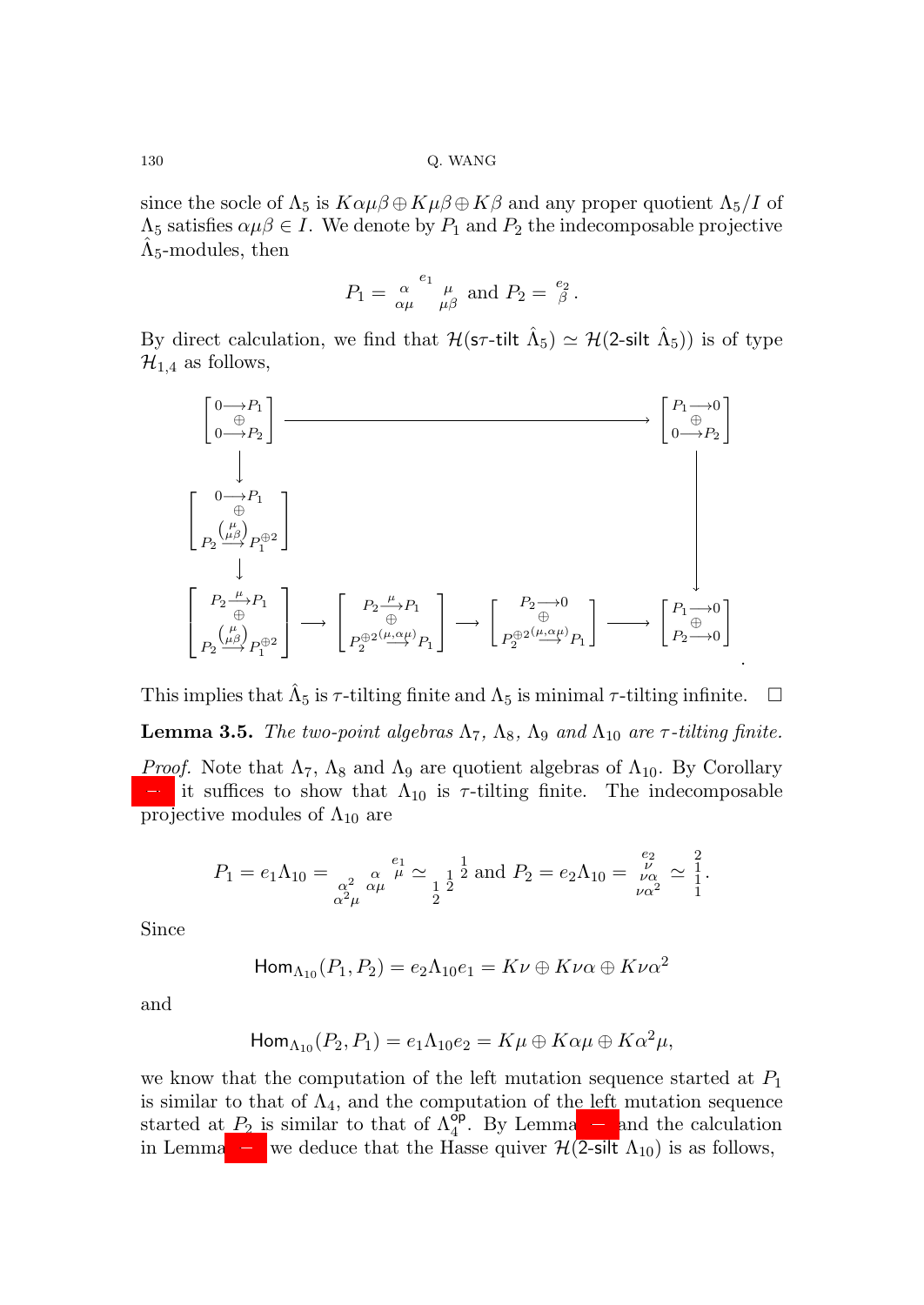

where  $f_1 = \begin{pmatrix} \alpha \mu & \mu & 0 \\ 0 & -\alpha \mu & \mu \end{pmatrix}$ ,  $f_2 = (\alpha \mu \mu)$ ,  $f_3 = (\alpha^2 \mu \alpha \mu \mu)$  and  $g_1 = \begin{pmatrix} \nu \\ \nu \alpha \\ \nu \alpha^2 \end{pmatrix}$  $\Big), g_2 = \left(\begin{array}{c} \nu \\ \nu \alpha \end{array}\right), g_3 = \left(\begin{array}{cc} \nu & 0 \\ -\nu \alpha & \nu \\ 0 & \nu \alpha \end{array}\right).$ 

We conclude that  $\mathcal{H}(\mathsf{s}\tau\text{-tilt} \Lambda_{10}) \simeq \mathcal{H}(2\text{-}silt \Lambda_{10})$  is of type  $\mathcal{H}_{5,5}$ . Thus,  $\Lambda_7$ ,  $\Lambda_8$ ,  $\Lambda_9$  and  $\Lambda_{10}$  are  $\tau$ -tilting finite. Next, we determine the type of the Hasse quiver  $\mathcal{H}(\mathsf{s}\tau\text{-tilt}\mid \Lambda_i)$  for  $i = 7, 8, 9$ .

(1) The indecomposable projective  $\Lambda$ <sub>7</sub>-modules are

$$
P_1 = \frac{\alpha}{\alpha \mu}^{\ e_1} \mu
$$
 and  $P_2 = \frac{e_2}{\nu}$ .

We give the Hasse quiver  $\mathcal{H}(2\text{-}silt \Lambda_7)$  by direct calculation as follows,

$$
\begin{bmatrix} 0 \to P_1 \\ 0 \to P_2 \end{bmatrix} \longrightarrow \begin{bmatrix} P_1 \xrightarrow{\nu} P_2 \\ 0 \to P_2 \end{bmatrix} \longrightarrow \begin{bmatrix} P_1 \xrightarrow{\nu} P_2 \\ 0 \to P_2 \end{bmatrix}
$$
  
\n
$$
\begin{bmatrix} 0 \to P_1 \\ P_2 \xrightarrow{\mu} P_1 \end{bmatrix} \longrightarrow \begin{bmatrix} P_2^{\oplus 2(\mu, \alpha \mu)} P_1 \\ 2 \xrightarrow{\oplus} P_2 \end{bmatrix} \longrightarrow \begin{bmatrix} P_2^{\oplus 2(\mu, \alpha \mu)} P_1 \\ P_2 \xrightarrow{\oplus} P_1 \end{bmatrix} \longrightarrow \begin{bmatrix} P_1 \to 0 \\ P_2 \to 0 \end{bmatrix}
$$

Hence,  $\mathcal{H}(\mathsf{s}\tau\text{-tilt} \Lambda_7) \simeq \mathcal{H}(2\text{-} \mathsf{silt} \Lambda_7)$  is of type  $\mathcal{H}_{2,3}$ .

(2) The indecomposable projective  $\Lambda_{8}$ -modules are

$$
P_1 = \alpha^{\quad e_1}_{\alpha\mu} \mu \text{ and } P_2 = \frac{e_2}{\nu \alpha},
$$

.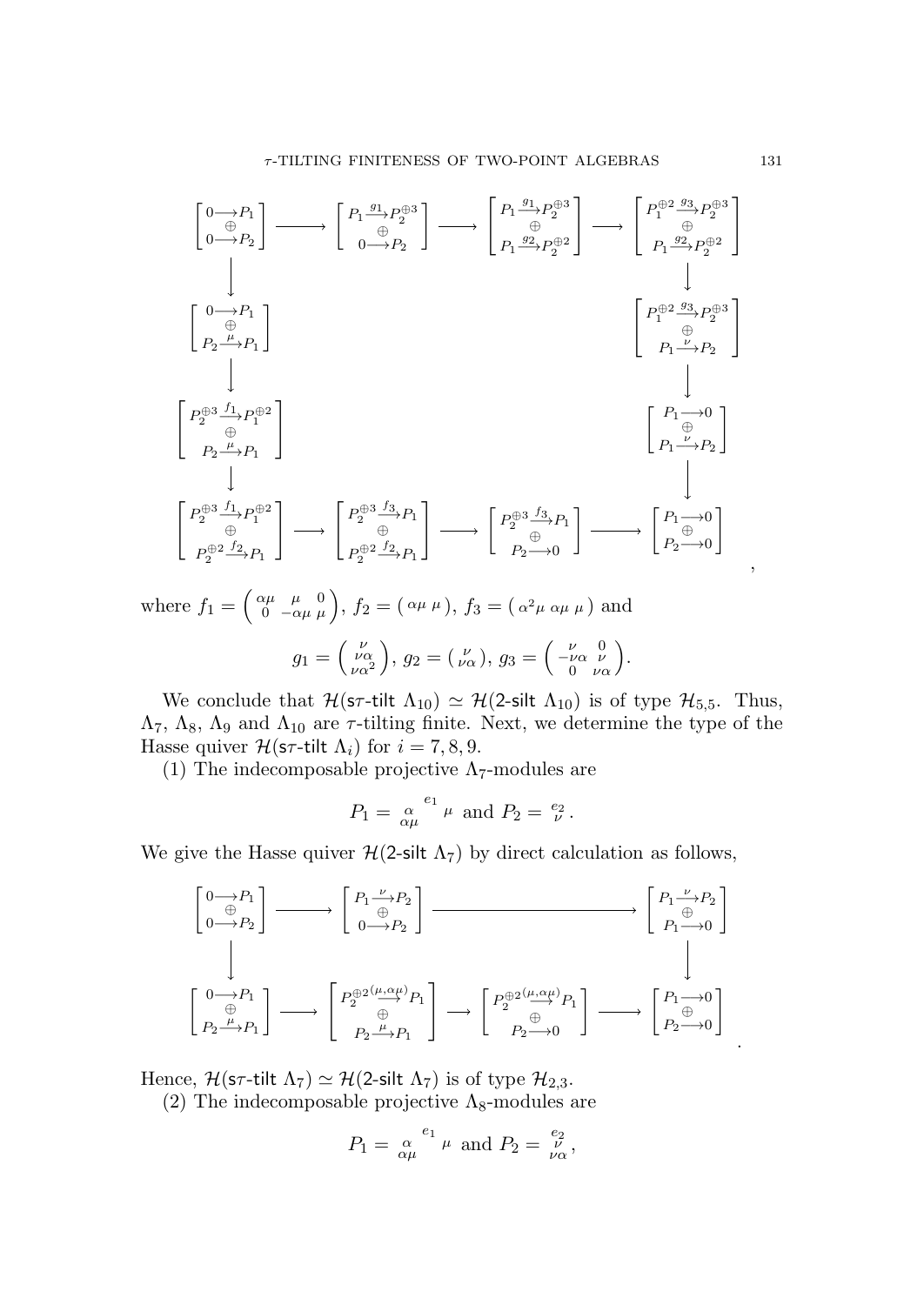and the Hasse quiver  $\mathcal{H}(2\text{-}silt \Lambda_8)$  is given as follows,

$$
\begin{bmatrix} 0 \longrightarrow P_1 \\ 0 \longrightarrow P_2 \end{bmatrix} \longrightarrow \begin{bmatrix} P_1 \overset{(\nu)}{\longrightarrow} P_2^{\oplus 2} \\ 0 \longrightarrow P_2 \end{bmatrix} \longrightarrow \begin{bmatrix} P_1 \overset{(\nu)}{\longrightarrow} P_2^{\oplus 2} \\ 0 \overset{(\nu)}{\longrightarrow} P_2 \end{bmatrix} \longrightarrow \begin{bmatrix} P_1 \overset{(\nu)}{\longrightarrow} P_2^{\oplus 2} \\ 0 \overset{(\nu)}{\longrightarrow} P_2 \end{bmatrix}
$$

$$
\begin{bmatrix} 0 \longrightarrow P_1 \\ \oplus \\ P_2 \overset{(\mu)}{\longrightarrow} P_1 \end{bmatrix} \longrightarrow \begin{bmatrix} P_2^{\oplus 2(\mu, \alpha\mu)} P_1 \\ \oplus \\ P_2 \overset{(\mu, \alpha\mu)}{\longrightarrow} P_1 \end{bmatrix} \longrightarrow \begin{bmatrix} P_2^{\oplus 2(\mu, \alpha\mu)} P_1 \\ \oplus \\ P_2 \overset{(\mu, \alpha\mu)}{\longrightarrow} P_1 \end{bmatrix} \longrightarrow \begin{bmatrix} P_1 \overset{(\mu, \alpha)}{\longrightarrow} 0 \\ P_2 \overset{(\mu, \alpha\mu)}{\longrightarrow} P_1 \end{bmatrix}
$$

Hence,  $\mathcal{H}(\mathsf{s}\tau\text{-tilt} \Lambda_8) \simeq \mathcal{H}(2\text{-} \mathsf{silt} \Lambda_8)$  is of type  $\mathcal{H}_{3,3}$ .

(3) Let  $Q_1$  and  $Q_2$  be the indecomposable projective  $\Lambda_9$ -modules. Then,

.

$$
Q_1 = e_1 \Lambda_9 = \underset{\alpha^2}{\alpha^2} \underset{\alpha}{\alpha} \mu \stackrel{e_1}{\sim} \underset{1}{\alpha} \frac{1}{2} \text{ and } Q_2 = e_2 \Lambda_9 = \frac{e_2}{\nu} \approx \frac{2}{1}.
$$

Since  $\mathsf{Hom}_{\Lambda_9}(Q_1,Q_2)=e_2\Lambda_9e_1=K\nu$  and

$$
\mathsf{Hom}_{\Lambda_9}(Q_2,Q_1)=e_1\Lambda_9e_2=K\mu\oplus K\alpha\mu\oplus K\alpha^2\mu,
$$

the computation of the left mutation sequence started at  $Q_2$  is similar to that of  $\Lambda_4^{\text{op}}$ . Then, by Lemma [2.7](#page-6-3) and the calculation in Lemma [3.3,](#page-9-1) we deduce that  $\mathcal{H}$ (2-silt  $\Lambda$ <sub>9</sub>) is presented as follows,



where  $f_1 = \begin{pmatrix} \alpha \mu & \mu & 0 \\ 0 & -\alpha \mu & \mu \end{pmatrix}$ ,  $f_2 = (\alpha \mu \mu)$  and  $f_3 = (\alpha^2 \mu \alpha \mu \mu)$ . By Proposition [2.3,](#page-5-2) we conclude that  $\mathcal{H}(\mathsf{s}\tau\text{-tilt}\mid \Lambda_9) \simeq \mathcal{H}(2\text{-silt }\Lambda_9)$  is of type  $\mathcal{H}_{2,5}$ .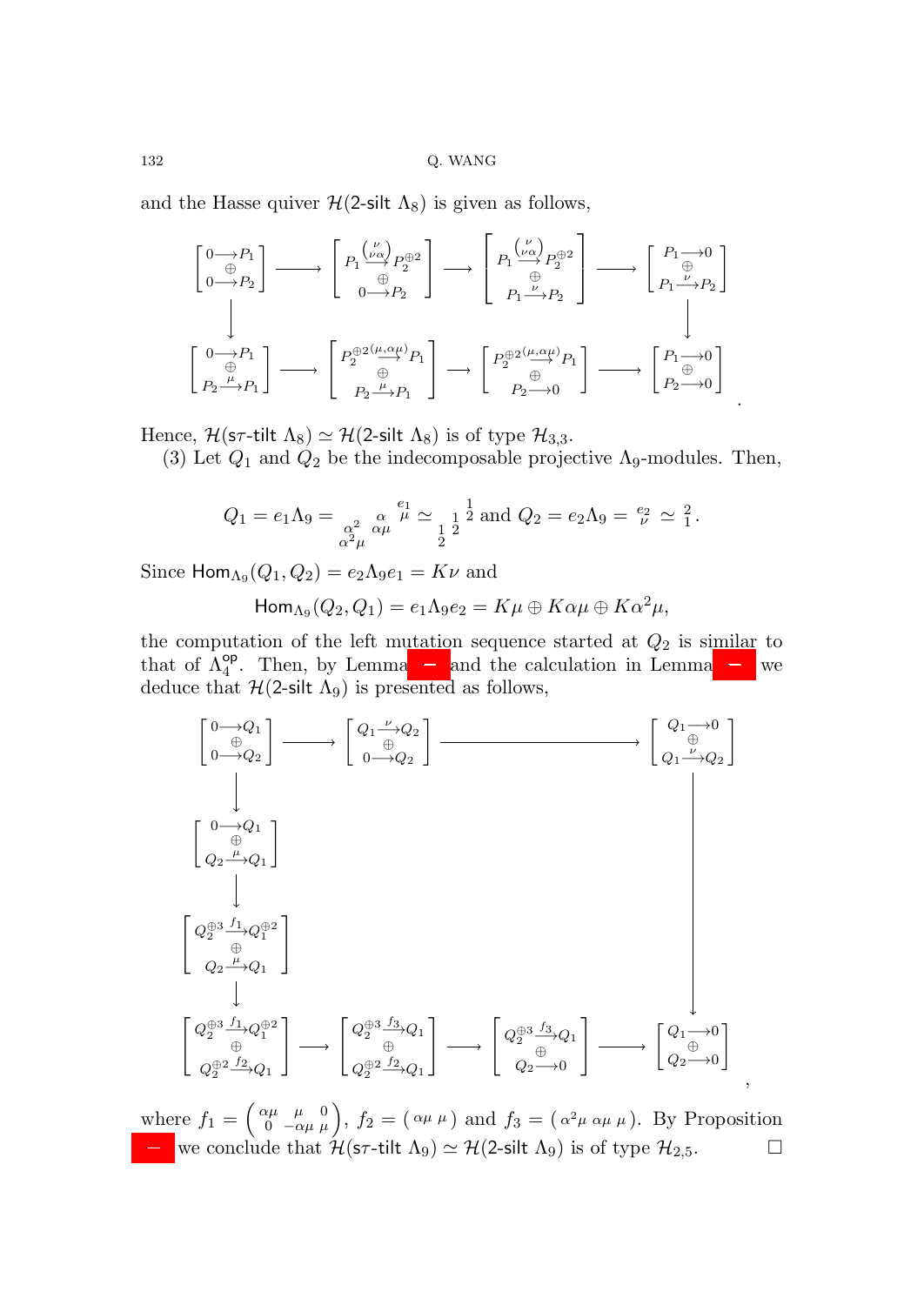**Lemma 3.6.** *The two-point algebras*  $\Lambda_{11}$  *and*  $\Lambda_{12}$  *are*  $\tau$ *-tilting finite. Proof.* (1) The indecomposable projective  $\Lambda_{11}$ -modules are

$$
P_1 = \begin{bmatrix} \alpha & e_1 \\ \mu & \mu \end{bmatrix} \text{ and } P_2 = \begin{bmatrix} \beta & e_2 \\ e_1 & \mu \end{bmatrix}
$$

We calculate the Hasse quiver  $\mathcal{H}$ (2-silt  $\Lambda_{11}$ ) directly as follows,

$$
\begin{bmatrix} 0 \xrightarrow{\rightarrow} P_1 \\ 0 \xrightarrow{\rightarrow} P_2 \end{bmatrix} \longrightarrow \begin{bmatrix} P_1 \xrightarrow{\begin{bmatrix} \nu \\ \nu \alpha \end{bmatrix}} P_2^{\oplus 2} \\ 0 \xrightarrow{\rightarrow} P_2 \end{bmatrix} \longrightarrow \begin{bmatrix} P_1 \xrightarrow{\begin{bmatrix} \nu \\ \nu \alpha \end{bmatrix}} P_2^{\oplus 2} \\ 0 \xrightarrow{\begin{bmatrix} \theta \\ \nu \end{bmatrix}} P_1 \xrightarrow{\begin{bmatrix} \theta \\ \nu \end{bmatrix}} P_2 \end{bmatrix} \longrightarrow \begin{bmatrix} P_1 \xrightarrow{\rightarrow} P_0 \\ P_1 \xrightarrow{\begin{bmatrix} \nu \\ \nu \end{bmatrix}} P_2 \end{bmatrix}
$$
\n
$$
\begin{bmatrix} 0 \xrightarrow{\rightarrow} P_1 \\ \vdots \\ P_2 \xrightarrow{\begin{bmatrix} \mu \\ \mu \end{bmatrix}} P_2 \xrightarrow{\begin{bmatrix} P_2 \xrightarrow{\mu} P_1 \\ \vdots \\ P_2 \xrightarrow{\begin{bmatrix} \mu \\ \mu \end{bmatrix}} P_1 \xrightarrow{\begin{bmatrix} \theta \\ \mu \end{bmatrix}} P_2 \xrightarrow{\begin{bmatrix} P_2 \xrightarrow{\mu} P_1 \\ \vdots \\ P_2 \xrightarrow{\begin{bmatrix} \theta \\ \mu \end{bmatrix}} P_2 \xrightarrow{\begin{bmatrix} P_1 \xrightarrow{\rightarrow} 0 \\ \vdots \\ P_2 \xrightarrow{\rightarrow} 0 \end{bmatrix}} \end{bmatrix}
$$

Thus,  $\mathcal{H}(\mathsf{s}\tau\text{-tilt} \Lambda_{11}) \simeq \mathcal{H}(\mathsf{2}\text{-}\mathsf{silt} \Lambda_{11})$  is of type  $\mathcal{H}_{3,3}$ .

(2) The indecomposable projective  $\Lambda_{12}$ -modules are

$$
P_1 = \frac{\alpha}{\alpha \mu} \frac{\mu}{\mu \beta} \text{ and } P_2 = \frac{\alpha}{\beta} e_2 \frac{\mu}{\nu},
$$

and the Hasse quiver  $\mathcal{H}$ (2-silt  $\Lambda_{12}$ ) is shown as follows,

$$
\begin{bmatrix}\n0 \to P_1 \\
0 \to P_2\n\end{bmatrix} \longrightarrow\n\begin{bmatrix}\nP_1 \xrightarrow{\nu} P_2 \\
0 \to P_2\n\end{bmatrix}\n\begin{bmatrix}\nP_1 \xrightarrow{\nu} P_2 \\
0 \to P_2\n\end{bmatrix}
$$
\n
$$
\begin{bmatrix}\n0 \to P_1 \\
P_1 \xrightarrow{\mu} 0\n\end{bmatrix}
$$
\n
$$
\begin{bmatrix}\n0 \to P_1 \\
P_2 \xrightarrow{\mu} P_1 \\
P_2 \xrightarrow{\mu} P_1\n\end{bmatrix}\n\longrightarrow\n\begin{bmatrix}\nP_2 \xrightarrow{\mu} P_1 \\
P_2 \xrightarrow{\mu} P_1\n\end{bmatrix}\n\longrightarrow\n\begin{bmatrix}\nP_2 \to 0 \\
P_2 \xrightarrow{\mu} P_1\n\end{bmatrix}\n\longrightarrow\n\begin{bmatrix}\nP_1 \to 0 \\
P_2 \xrightarrow{\mu} P_1\n\end{bmatrix}
$$

Thus,  $\mathcal{H}(\mathsf{sr}\text{-}\mathsf{tilt}\ \Lambda_{12}) \simeq \mathcal{H}(2\text{-}\mathsf{silt}\ \Lambda_{12})$  is of type  $\mathcal{H}_{2,4}$ .

Lastly, we summarize the number  $\#\text{sr-tilt } \Lambda_i$  and the type of  $\mathcal{H}(\text{sr-tilt } \Lambda_i)$ for  $\Lambda_i$  with  $i \neq 2, 5$  as follows,

|                             |                                                                                                                                                                                                                                                                  | $\Lambda_3$ | $\Lambda_4$ | $\Lambda_6$ | $\Lambda_7$ | $\Lambda_8$ | $\Lambda_9$ | $\Lambda_{10}$ | $\Lambda_{11}$ |  |
|-----------------------------|------------------------------------------------------------------------------------------------------------------------------------------------------------------------------------------------------------------------------------------------------------------|-------------|-------------|-------------|-------------|-------------|-------------|----------------|----------------|--|
| #s $\tau$ -tilt $\Lambda_i$ |                                                                                                                                                                                                                                                                  |             |             |             |             |             |             |                |                |  |
| Type                        | $\left  \mathcal{H}_{1,2} \right  \mathcal{H}_{1,3} \left  \mathcal{H}_{1,5} \right  \mathcal{H}_{2,2} \left  \mathcal{H}_{2,3} \right  \mathcal{H}_{3,3} \left  \mathcal{H}_{2,5} \right  \mathcal{H}_{5,5} \left  \mathcal{H}_{3,3} \right  \mathcal{H}_{2,4}$ |             |             |             |             |             |             |                |                |  |

.

.

.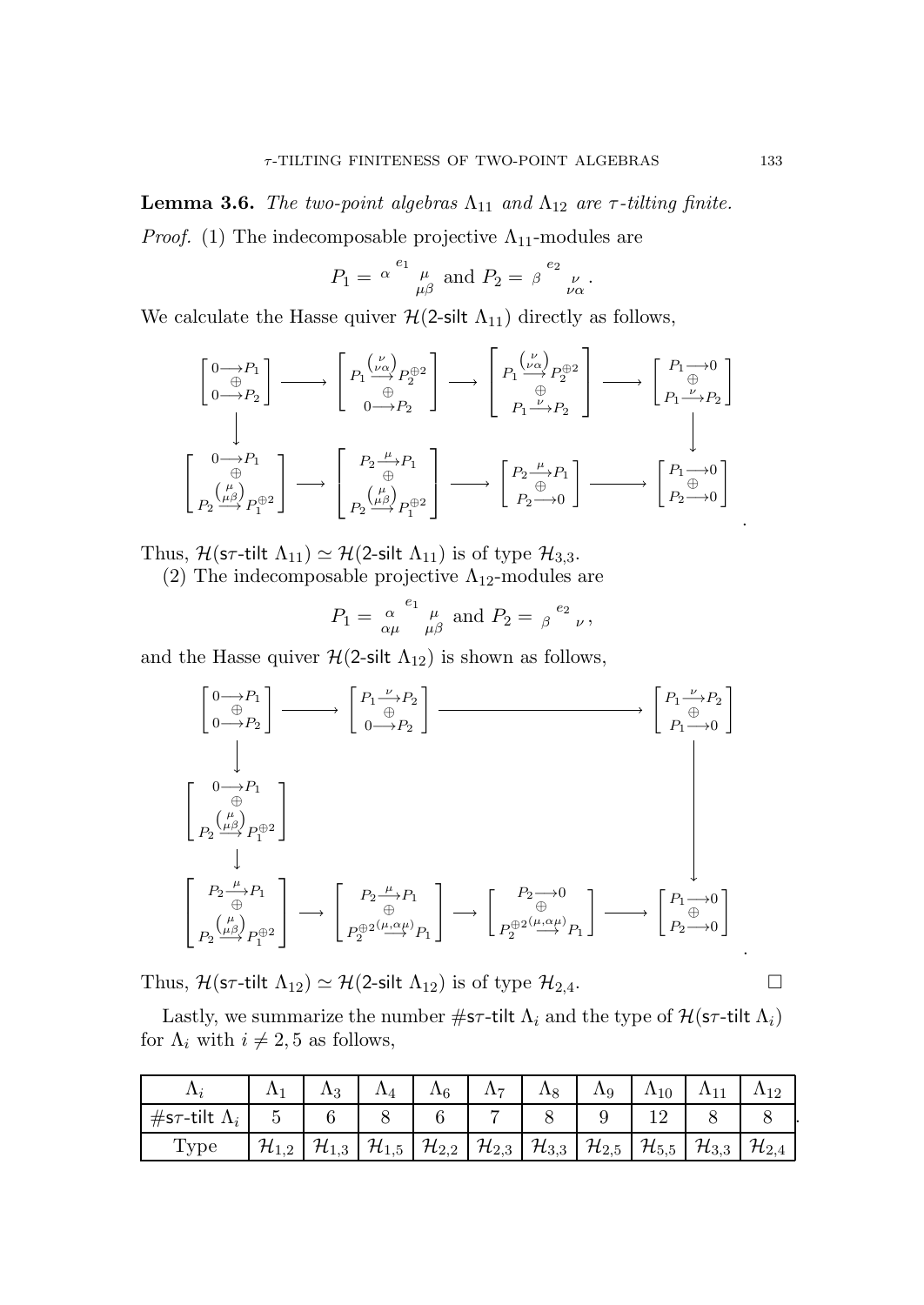3.1. The proof of Theorem [1.1.](#page-1-0) First, one can easily find that  $W_1$ ,  $W_2$ ,  $W_3$  and  $W_5$  have  $\Lambda_2$  as a quotient algebra and therefore, they are  $\tau$ -tilting infinite. It is also not difficult to find that  $W_4$  is  $\tau$ -tilting finite and  $\mathcal{H}(\mathsf{s}\tau\text{-tilt}\,W_4)$  is of type  $\mathcal{H}_{1,2}$ .

We may distinguish the case  $W_{14}$ . Note that  $\nu \alpha \mu \in C(W_{14})$  and the indecomposable projective modules of  $\widetilde{W}_{14} := W_{14} / \langle \nu \alpha \mu \rangle$  are

$$
P_1 = \frac{\alpha}{\alpha^2} \frac{e_1}{\alpha \mu} \mu
$$
 and 
$$
P_2 = \frac{e_2}{\nu \alpha^2}.
$$

Then, we find that  $W_{14}$  is a quotient algebra of  $\Lambda_{10}$  by  $\alpha^2\mu$ . Thus, by similar calculation with  $\Lambda_{10}$  in the proof of Lemma [3.5,](#page-13-0) one can check that  $\mathcal{H}(\mathsf{s}\tau\text{-tilt}\,\widetilde{W}_{14})$  is of type  $\mathcal{H}_{3,5}$ . By Lemma [2.8,](#page-6-0) we deduce that  $\mathcal{H}(\mathsf{s}\tau\text{-tilt}\,\mathsf{W}_{14})$ is of type  $\mathcal{H}_{3,5}$ .

Next, we show that  $W_6 \sim W_{34}$  (except for  $W_{14}$ ) are  $\tau$ -tilting finite by determining the type of  $\mathcal{H}(\mathsf{s}\tau\text{-tilt}\mid W_i)$  for  $i = 6, 7, \ldots, 34$   $(i \neq 14)$ . In order to do this, we can apply Lemma [2.8](#page-6-0) to construct a two-sided ideal I generated by elements in  $C(W_i) \cap \text{rad}(W_i)$  such that s $\tau$ -tilt  $A \simeq$  s $\tau$ -tilt  $(W_i/I)$ . Then, we can find the type of  $\mathcal{H}(\mathsf{sr}\text{-}\mathsf{tilt} \mid W_i)$  following Table  $\Lambda$ . Here, we compute the center of an algebra by GAP as follows, see [\[28](#page-24-7)].

| $W_i$           | Ι                      | А                       | $W_i$              | I                                 | А                                       |
|-----------------|------------------------|-------------------------|--------------------|-----------------------------------|-----------------------------------------|
| $W_6$           | $\alpha^2$             | $\Lambda_3^{\sf op}$    | $\mathcal{W}_{21}$ | $\alpha \mu \nu$                  | $\Lambda_7$                             |
| $W_7$           | $\alpha^3$             | $\Lambda_4^{\sf op}$    | $W_{22}$           | $\alpha^2, \mu\nu$                |                                         |
| $W_8$           | $\alpha$               | $\Lambda_4$             | $W_{23}$           | $\alpha^2 + \nu\mu, \nu\alpha\mu$ | $\Lambda_8$                             |
| $W_9$           | $\alpha, \beta^2$      | $\Lambda_3$             | $W_{24}$           | $\mu\nu$                          | $\widetilde{W}^{\mathsf{op}}_{14}$      |
| $W_\mathrm{10}$ |                        |                         | $\mathcal{W}_{25}$ | $\alpha^2, \beta$                 | $\Lambda_7$                             |
| $W_{11}$        | $\beta^2$              | $\tilde{\Lambda}_5$     | $\mathcal{W}_{26}$ | $\alpha$ , $\mu\nu$               | $\Lambda_7^{\mathsf{op}}$               |
| $W_{12}$        |                        | $\Lambda_1$             | $W_{27}$           |                                   | $\Lambda_{12}^{\mathsf{op}}$            |
| $W_{13}$        | $\alpha, \beta$        |                         | $W_{28}$           |                                   | $\Lambda_{11}$                          |
| $W_{\rm 15}$    | $\nu\mu$               | $\Lambda_9^\mathsf{op}$ | $W_{29}$           | $\mu\nu$                          | $\overline{\Lambda_{11}^{\mathsf{op}}}$ |
| $W_{16}$        | $\alpha^2, \nu\mu$     | $\Lambda_8$             | $\mathcal{W}_{30}$ |                                   | $\Lambda_{12}$                          |
| $W_{17}$        | $\alpha^{\overline 3}$ | $\Lambda_9^\mathsf{op}$ | $W_{\rm 31}$       | $\alpha + \beta, \nu\mu$          |                                         |
| $W_{18}$        | $\alpha^2$             | $\Lambda_8$             | $\mathcal{W}_{32}$ | $\alpha + \beta, \nu\mu, \mu\nu$  | $\Lambda_6$                             |
| $W_{19}$        |                        | $\Lambda_7$             | $\mathcal{W}_{33}$ | $\alpha + \beta$                  |                                         |
| $W_{20}$        | $\mu\nu + \nu\mu$      |                         | $W_{34}$           | $\alpha + \beta, \mu\nu$          |                                         |

In particular, we point out that although  $\Lambda_7 \not\simeq \widetilde{W}_{21} := W_{21}/I$ , but s $\tau$ -tilt  $\Lambda_7 \simeq$ sτ-tilt  $\widetilde{W}_{21}$ . To see this, one may check that  $\nu\mu + \mu\nu \in C(\widetilde{W}_{21})$  and therefore, s $\tau$ -tilt  $\widetilde{W}_{21}\simeq$  s $\tau$ -tilt  $\left(\widetilde{W}_{21}/<\mu\nu,\nu\mu>\right)\simeq$  s $\tau$ -tilt  $\Lambda$  $\tau.$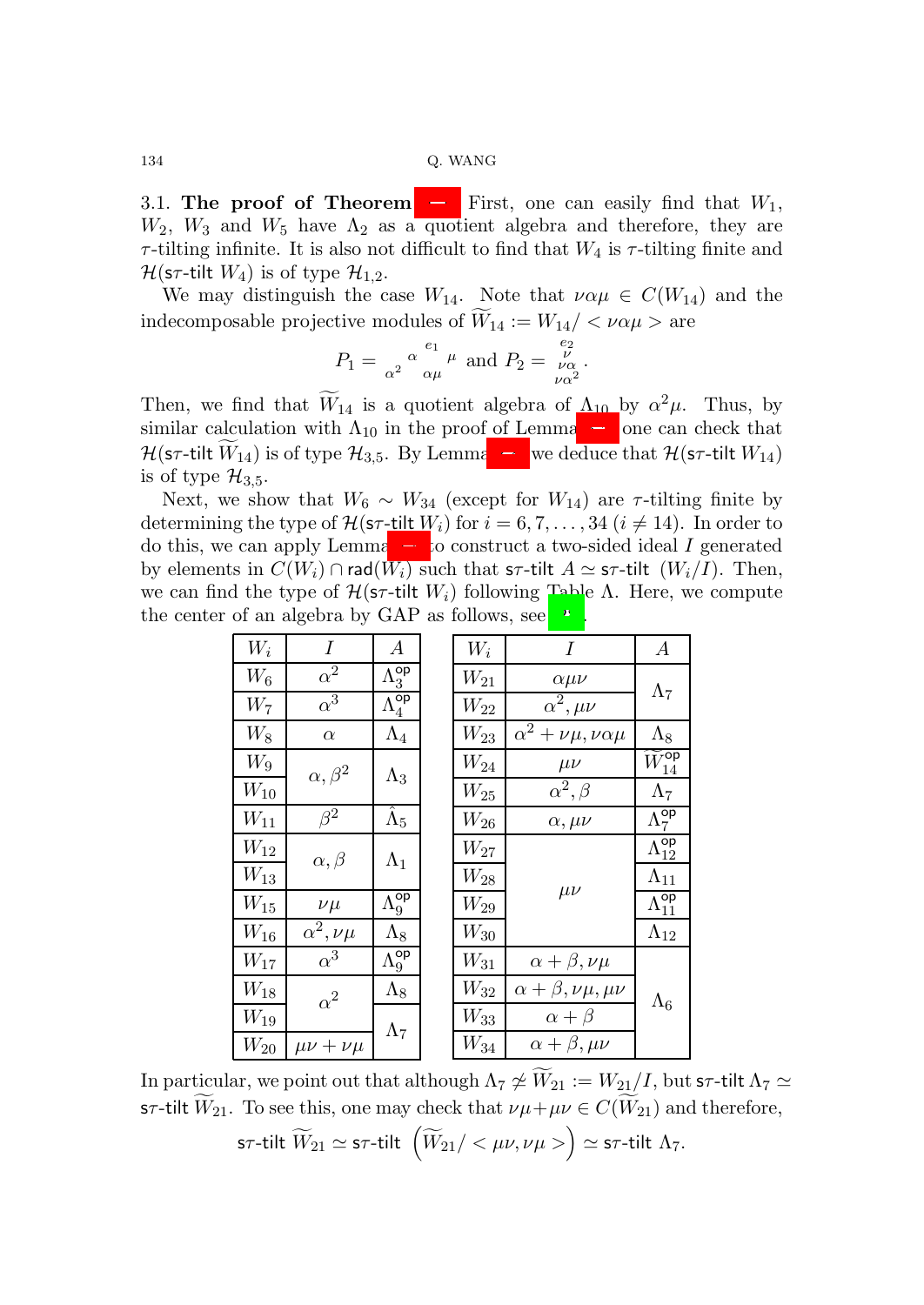3.2. The proof of Theorem [1.2.](#page-2-1) Similar to the proof of Theorem [1.1,](#page-1-0) one can check that  $T_1$  has  $\Lambda_2$  as a quotient algebra,  $T_3$  and  $T_{17}$  have  $\Lambda_5$  as a quotient algebra. Hence,  $T_1$ ,  $T_3$  and  $T_{17}$  are  $\tau$ -tilting infinite.

We may also apply Lemma [2.8](#page-6-0) to construct a two-sided ideal I generated by elements in  $C(T_i) \cap \text{rad}(T_i)$  such that s $\tau$ -tilt  $B \simeq$  s $\tau$ -tilt  $(T_i/I)$ . We have

| $T_i$              | $\prime$                   | B                    | $T_i$    |                                   | B           |
|--------------------|----------------------------|----------------------|----------|-----------------------------------|-------------|
| $\scriptstyle T_2$ | $\alpha^2$                 | $\Lambda_3^{\sf op}$ | $T_{12}$ | $\alpha^2, \nu\mu$                | $\Lambda_7$ |
| $T_{4}$            | β                          |                      | $T_{13}$ | $\alpha$ , $\mu\nu + \nu\mu$      | $\Lambda_6$ |
| $T_5$              | $\alpha, \beta$            | $\Lambda_1$          | $T_{14}$ | $\alpha^2 + \nu \mu$              | $\Lambda_8$ |
| $\, T_{6} \,$      | $\alpha + \beta^2$         | $\Lambda_3$          | $T_{15}$ | $\alpha^2, \nu\mu$                | $\Lambda_7$ |
| $T_7$              | $\alpha+\beta$             | $\Lambda_1$          | $T_{16}$ | $\mu\nu$                          | Λ9          |
| $T_8$              |                            |                      |          | $\beta$ , $\nu \alpha \mu +$      | $T_9$       |
| $T_{10}$           | $\nu \alpha^2 \mu$         | $\Lambda_{10}$       | $T_{18}$ | $\alpha \mu \nu + \mu \nu \alpha$ |             |
| $T_{11}$           | $\alpha^2, \nu \alpha \mu$ | $\Lambda_8$          | $T_{19}$ | $\alpha, \beta, \mu\nu + \nu\mu$  | $\Lambda_6$ |

for  $i \neq 9, 20, 21$ . Then, we look at the remaining cases as follows.

Case  $(T_9)$ . Since  $\nu\mu, \alpha\mu\nu + \mu\nu\alpha + \nu\alpha\mu \in C(T_9)$  and  $\alpha\mu\nu \in C(\widetilde{T}_9)$  with  $\widetilde{T}_9 := T_9 / \langle \nu \mu, \nu \alpha \mu, \alpha \mu \nu + \mu \nu \alpha \rangle$ .

Then, we have  $\mu \nu \in C(\widetilde{T}_9/ < \alpha \mu \nu >)$  and therefore,

sτ-tilt  $T_9 \simeq$  sτ-tilt  $(T_9 / \langle \mu \nu, \nu \mu, \nu \alpha \mu \rangle) \simeq$  sτ-tilt  $\Lambda_8$ .

Case  $(T_{20})$ . For any  $k \in K/\{0\}$ , we have  $\mu\nu + \nu\mu \in C(T_{20})$  such that s $\tau$ -tilt  $T_{20} \simeq$  s $\tau$ -tilt  $\widetilde{T}_{20}$  with  $\widetilde{T}_{20} := T_{20} / \langle \mu \nu, \nu \mu \rangle$ .

Then, the indecomposable projective  $\widetilde{T}_{20}$ -modules are

$$
P_1 = \alpha \frac{e_1}{\mu \beta} \mu \text{ and } P_2 = \beta \frac{e_2}{\nu \alpha},
$$

and the Hasse quiver  $\mathcal{H}(2\text{-}silt \tilde{T}_{20})$  is given as follows,

$$
\begin{bmatrix}\n0 \rightarrow P_1 \\
0 \rightarrow P_2\n\end{bmatrix} \longrightarrow \begin{bmatrix}\nP_1 \stackrel{(\nu)}{\rightarrow} P_2^{\oplus 2} \\
0 \rightarrow P_2\n\end{bmatrix} \longrightarrow \begin{bmatrix}\nP_1 \stackrel{(\nu)}{\rightarrow} P_2^{\oplus 2} \\
0 \stackrel{(\nu)}{\rightarrow} P_2\n\end{bmatrix} \longrightarrow \begin{bmatrix}\nP_1 \stackrel{(\nu)}{\rightarrow} P_2^{\oplus 2} \\
P_1 \stackrel{\nu}{\rightarrow} P_2\n\end{bmatrix}
$$
\n
$$
\begin{bmatrix}\n0 \rightarrow P_1 \\
P_2 \stackrel{\mu}{\rightarrow} P_1\n\end{bmatrix} \longrightarrow \begin{bmatrix}\nP_2 \stackrel{\mu}{\rightarrow} P_1 \\
P_2 \rightarrow 0\n\end{bmatrix} \longrightarrow \begin{bmatrix}\nP_1 \stackrel{\nu}{\rightarrow} P_2 \\
P_2 \rightarrow 0\n\end{bmatrix}
$$

Thus,  $\mathcal{H}(\mathsf{s}\tau\text{-tilt}\mathsf{T}_{20}) \simeq \mathcal{H}(\mathsf{s}\tau\text{-tilt}\mathsf{T}_{20}) \simeq \mathcal{H}(2\text{-silt }\widetilde{T}_{20})$  is of type  $\mathcal{H}_{2,3}$ .

Case  $(T_{21})$ . For any  $k_1, k_2 \in K/{0}$ , we have  $\mu\nu + \nu\mu \in C(T_{21})$ . Similarly, we have sτ-tilt  $T_{21} \simeq$  st-tilt  $(T_{21}/\langle \mu \nu, \nu \mu \rangle)$  and the corresponding Hasse quiver is of type  $\mathcal{H}_{2,2}$ .

,

.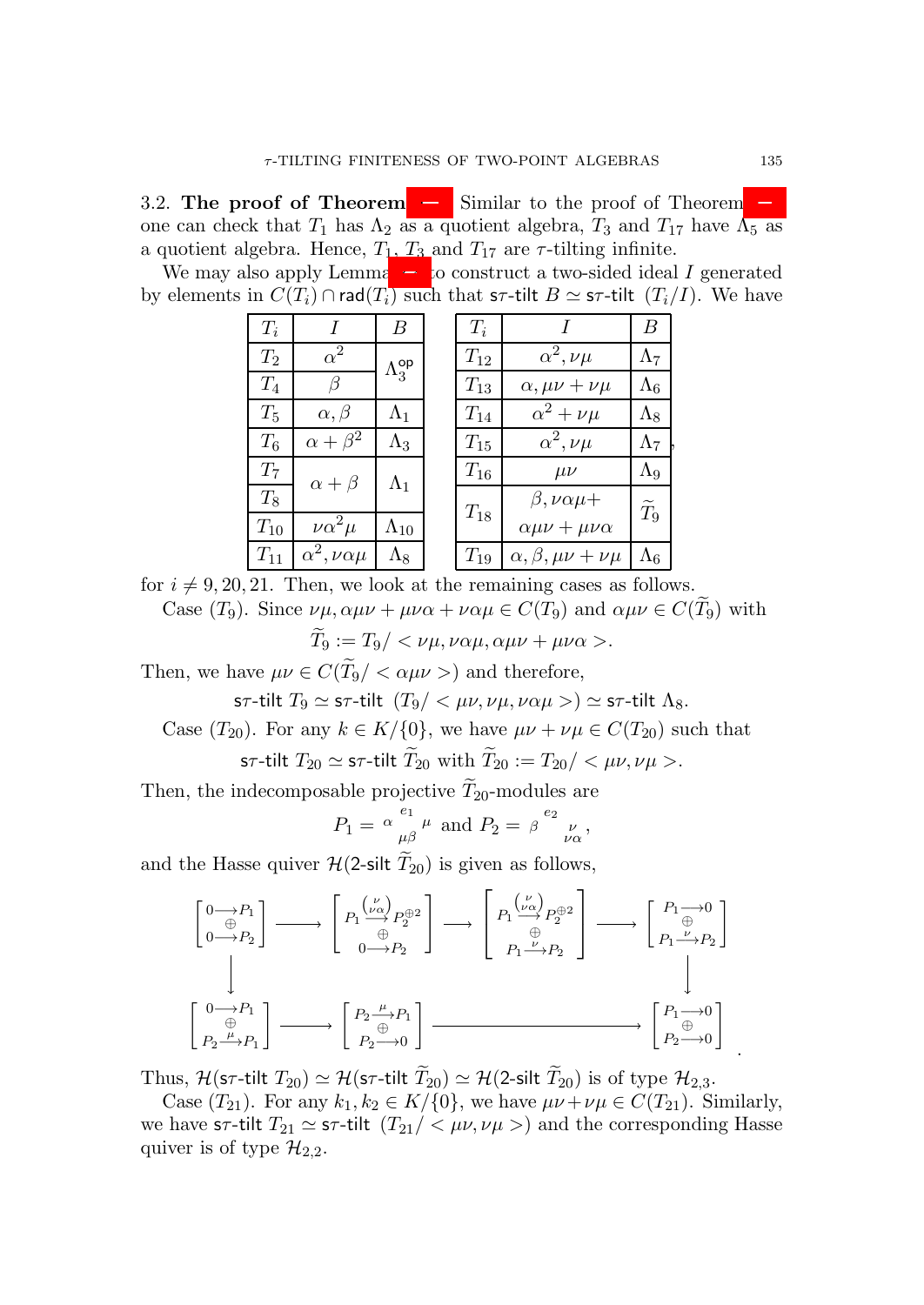3.3. Other applications. At the end of this paper, we give two easy observations. First, we have

Proposition 3.7. *Let* Λ *be a connected two-point algebra without loops. Then,*  $\Lambda$  *is*  $\tau$ -tilting finite if and only if it is representation-finite.

*Proof.* By our assumption, the quiver Q of  $\Lambda$  does not contain loops. If Q contains multiple arrows, then  $\Lambda$  has the Kronecker algebra  $\Lambda_2$  as a quotient algebra and hence,  $\Lambda$  is  $\tau$ -tilting infinite. Then, we deduce that if  $\Lambda$  is  $\tau$ -tilting finite, then  $Q$  is either  $\bullet \implies \bullet \text{ or } \bullet \longrightarrow \bullet$ . On the other hand, any finite-dimensional algebra with quiver  $\bullet \rightleftharpoons \bullet \text{ or } \bullet \rightarrow \bullet \text{ is}$ representation-finite from Bongartz and Gabriel [\[10\]](#page-23-7).

Second, we determine the  $\tau$ -tilting finiteness of two-point symmetric special biserial algebras. We refer to [23] for the basic concepts and properties of symmetric special biserial algebras, or equivalently, Brauer graph algebras. In [\[8\]](#page-23-12), the authors classified two-point symmetric special biserial algebras up to Morita equivalence, so that we can determine their  $\tau$ -tilting finiteness.

Proposition 3.8 ([\[8](#page-23-12), Theorem 7.1]). *Let* Λ *be a two-point symmetric special biserial algebra. Then,*  $\Lambda$  *is Morita equivalent to one of*  $B_i = KQ/I_i$  *below.* 

$$
Q: \bullet \frac{\mu}{\epsilon_{\nu}} \bullet I_1: (\mu \nu)^n \mu = (\nu \mu)^n \nu = 0, n \ge 1.
$$
  
\n
$$
Q: \bullet \frac{\mu_1, \mu_2}{\epsilon_{\nu_1, \nu_2}} \bullet I_2: \mu_1 \nu_2 = \nu_2 \mu_1 = \mu_2 \nu_1 = \nu_1 \mu_2 = 0
$$
  
\n
$$
(\mu_1 \nu_1)^m = (\mu_2 \nu_2)^n, (\nu_1 \mu_1)^m = (\nu_2 \mu_2)^n, m, n \ge 1
$$
  
\n
$$
I_3: \mu_1 \nu_2 = \nu_1 \mu_1 = \mu_2 \nu_1 = \nu_2 \mu_2 = 0,
$$
  
\n
$$
(\mu_1 \nu_1 \mu_2 \nu_2)^n = (\mu_2 \nu_2 \mu_1 \nu_1)^n, (\nu_1 \mu_2 \nu_2 \mu_1)^n = (\nu_2 \mu_1 \nu_1 \mu_2)^n, n \ge 1.
$$
  
\n
$$
Q: \alpha \leftarrow \frac{\mu}{\nu} \bullet I_4: \alpha \mu = \nu \alpha = 0, \alpha^m = (\mu \nu)^n, m \ge 2, n \ge 1.
$$
  
\n
$$
Q: \alpha \leftarrow \frac{\mu}{\nu} \bullet \sum_{\nu} \beta
$$
  
\n
$$
I_5: \alpha^2 = \nu \mu = 0, (\alpha \mu \nu)^n = (\mu \nu \alpha)^n, n \ge 1.
$$
  
\n
$$
Q: \alpha \leftarrow \frac{\mu}{\nu} \bullet \sum_{\nu} \beta
$$
  
\n
$$
I_6: \alpha \mu = \mu \beta = \beta \nu = \nu \alpha = 0,
$$
  
\n
$$
\alpha^m = (\mu \nu)^n, \beta^r = (\nu \mu)^n, m, r \ge 2, n \ge 1.
$$
  
\n
$$
I_7: \alpha^2 = \nu \mu = \mu \beta = \beta \nu = 0,
$$
  
\n
$$
(\alpha \mu \nu)^n = (\mu \nu \alpha)^n, \beta^m = (\nu \alpha \mu)^n, m \ge 2, n \ge 1.
$$
  
\n
$$
I_8: \alpha^2 = \beta^2 = \mu \nu = \nu \mu = 0,
$$
  
\

*In the above, we assume that*  $m, n, r \in \mathbb{N}$ *.*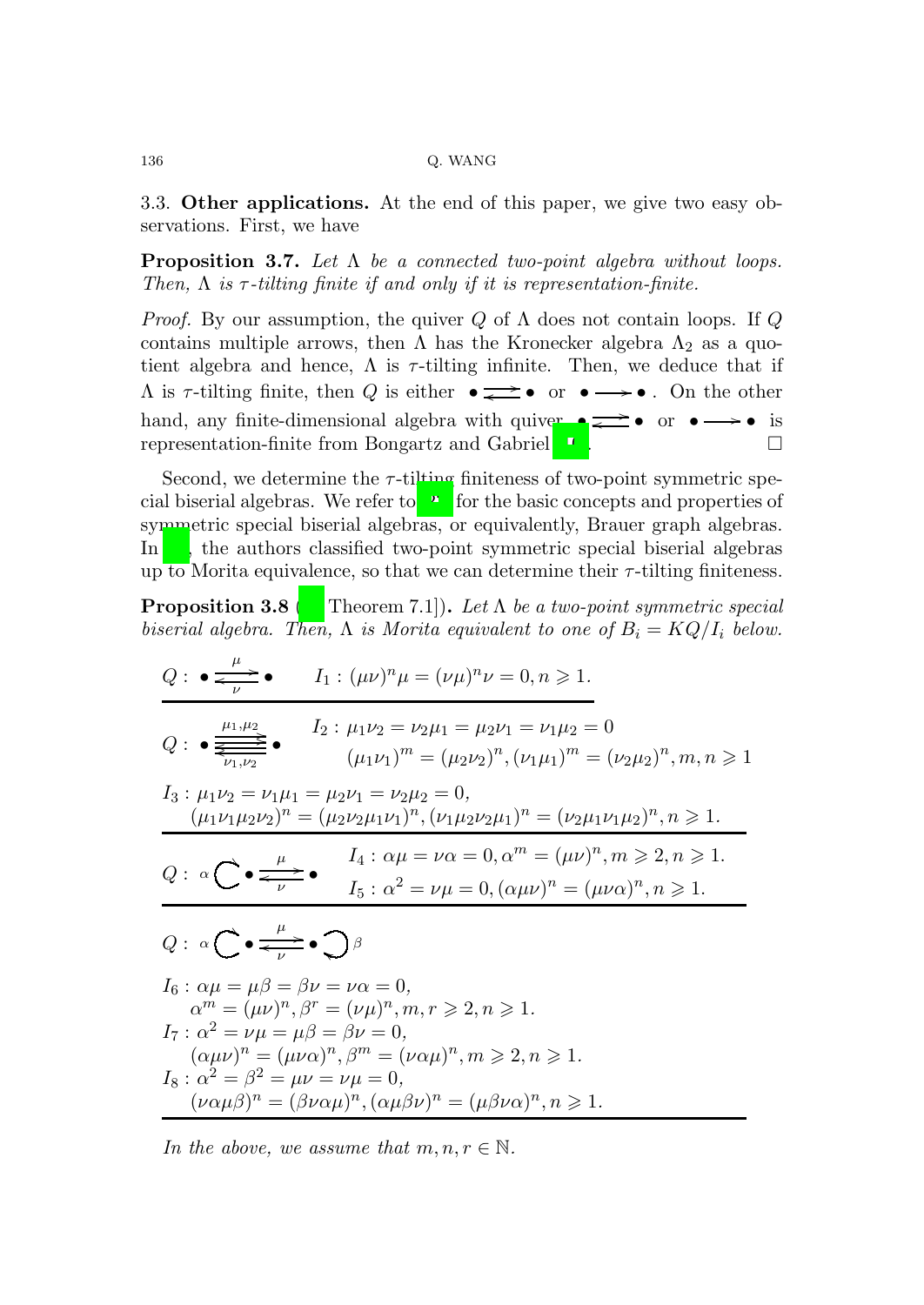<span id="page-20-0"></span>Proposition 3.9. *Let* B<sup>i</sup> *be a two-point symmetric special biserial algebra. Then,*  $B_i$  is  $\tau$ -tilting finite if  $i = 1, 4, 5, 6, 7$ ;  $\tau$ -tilting infinite if  $i = 2, 3, 8$ . *Moreover, we have*

| #s $\tau$ -tilt $B_i$ |  |             |                     |                     |                     |  |  |
|-----------------------|--|-------------|---------------------|---------------------|---------------------|--|--|
| ype                   |  | $\mu_{2.2}$ | $\mathcal{H}_{3,3}$ | $\mathcal{H}_{2,2}$ | $\mathcal{H}_{3,3}$ |  |  |

*Proof.* One can easily check that  $B_2$  and  $B_3$  have  $\Lambda_2$  as a quotient algebra, and  $B_8$  has  $\Lambda_5$  as a quotient algebra. Therefore,  $B_2$ ,  $B_3$  and  $B_8$  are  $\tau$ -tilting infinite. We show the remaining case by case.

Case  $(B_1)$ . If  $n = 1$ , then  $\mu\nu, \nu\mu \in C(B_1)$ . If  $n \geq 2$ , then  $\mu\nu + \nu\mu \in C(B_1)$ . Both of them satisfy

$$
\textsf{s}\tau\textsf{-tilt} \ B_1 \simeq \textsf{s}\tau\textsf{-tilt} \ \ (B_1 / <\mu\nu, \nu\mu>) \simeq \textsf{s}\tau\textsf{-tilt} \ \Lambda_6.
$$

Case  $(B_4)$ . If  $n = 1$ , then  $\alpha, \nu\mu \in C(B_4)$ . If  $n \geq 2$ , then  $\alpha, \mu\nu + \nu\mu \in$  $C(B_4)$ . Both of them satisfy

s $\tau$ -tilt  $B_4 \simeq$  s $\tau$ -tilt  $(B_4) < \alpha, \mu\nu, \nu\mu > \alpha$  s $\tau$ -tilt  $\Lambda_6$ .

Case ( $B_5$ ). If  $n = 1$ , then  $\mu\nu, \nu\alpha\mu \in C(B_5)$ . If  $n \ge 2$ , then  $\alpha\mu\nu + \mu\nu\alpha + \nu\alpha$  $\nu\alpha\mu \in C(B_5)$  and  $\alpha\mu\nu \in C(B_5)$  such that  $\mu\nu \in C(B_5) < \alpha\mu\nu >$ , where

 $\widetilde{B}_5 := B_5 / \langle \nu \alpha \mu, \alpha \mu \nu + \mu \nu \alpha \rangle.$ 

Hence, sτ-tilt  $B_5 \simeq$  sτ-tilt  $(B_5 / \langle \mu \nu, \nu \alpha \mu \rangle) \simeq$  st-tilt  $\Lambda_8$ .

Case ( $B_6$ ). If  $n = 1$ , then  $\alpha, \beta \in C(B_6)$ . If  $n \ge 2$ , then  $\alpha, \beta, \mu\nu + \nu\mu \in$  $C(B_6)$ . Both of them satisfy

$$
\text{s}\tau\text{-tilt }B_6 \simeq \text{s}\tau\text{-tilt }(B_6 < \alpha, \beta, \mu\nu, \nu\mu > ) \simeq \text{s}\tau\text{-tilt }(A_6.
$$

Case ( $B_7$ ). If  $n = 1$ , then  $\beta, \mu\nu \in C(B_7)$ . If  $n \geq 2$ , then  $\beta, \alpha\mu\nu + \mu\nu\alpha + \beta$  $\nu \alpha \mu \in C(B_7)$  and  $\alpha \mu \nu \in C(\widetilde{B}_7)$  such that  $\mu \nu \in C(\widetilde{B}_7) < \alpha \mu \nu >$ , where

$$
B_7 := B_7 / <\beta, \nu\alpha\mu, \alpha\mu\nu + \mu\nu\alpha>.
$$

Thus, s $\tau$ -tilt  $B_7 \simeq$  s $\tau$ -tilt  $(B_7 / \langle \beta, \mu \nu, \nu \alpha \mu \rangle) \simeq$  s $\tau$ -tilt  $\Lambda_8$ .

APPENDIX A. TABLE T AND TABLE W INTRODUCED IN  $[16]$ 

## Table T

$$
\bullet \xrightarrow{\mu_1,\mu_2} \bullet \xrightarrow{\mu_1,\mu_2} \bullet
$$

(1) 
$$
\nu_1 \mu_1 = \nu_2 \mu_2 = (\ell_1 \mu_1 + \ell_2 \mu_2)(k_1 \nu_1 + k_2 \nu_2) = (\ell_3 \mu_1 + \ell_4 \mu_2)(k_3 \nu_1 + k_4 \nu_2) = 0
$$
,  
where  $k_1, k_2, k_3, k_4, \ell_1, \ell_2, \ell_3, \ell_4 \in K$  and  $k_1 k_4 \neq k_2 k_3, \ell_1 \ell_4 \neq \ell_2 \ell_3$ .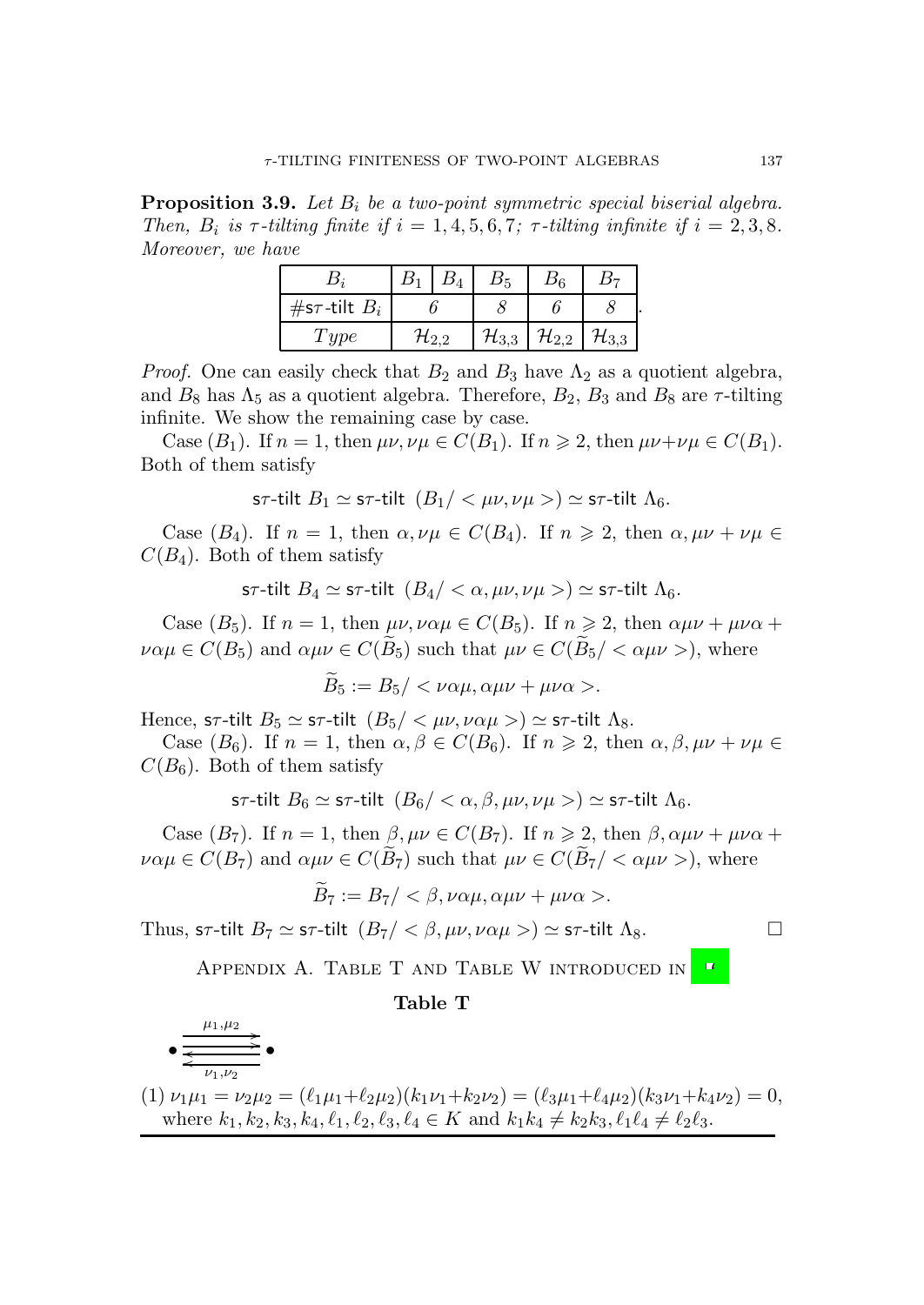$$
\alpha \begin{pmatrix}\n\bullet & \mu & \bullet \\
\alpha \end{pmatrix}\n\alpha^6 = \alpha^2 \mu = 0; \qquad (9) \alpha^2 = \mu \nu \mu = \nu \mu \nu = (\nu \alpha \mu)^n = 0, \\
\alpha \begin{pmatrix}\n\bullet & \mu & \bullet \\
\alpha \end{pmatrix}\n\beta\n\begin{pmatrix}\n\alpha^2 = \beta^2 = 0; \\
\alpha \end{pmatrix}\n\end{pmatrix}
$$
\n
$$
\alpha \begin{pmatrix}\n\bullet & \mu & \bullet \\
\alpha \end{pmatrix}\n\beta\n\begin{pmatrix}\n\alpha^3 = \mu \nu = \nu \mu \nu = (\nu \alpha \mu)^n = 0, \\
\alpha \end{pmatrix}
$$
\n
$$
\alpha \begin{pmatrix}\n\alpha^2 = \beta^2 = 0; \\
\alpha^2 = \beta^n = \mu \beta = 0, \\
\alpha \geq 2, n \in \mathbb{N}; \\
\alpha \geq 2, n \in \mathbb{N}; \\
\alpha \geq 2, n \in \mathbb{N}; \\
\alpha \geq 2, n \in \mathbb{N}; \\
\alpha \geq 2, n \in \mathbb{N}; \\
\alpha \geq 2, n \in \mathbb{N}; \\
\alpha \geq 2, n \in \mathbb{N}; \\
\alpha \geq 2, n \in \mathbb{N}; \\
\alpha \geq 2, n \in \mathbb{N}; \\
\alpha \geq 2, n \in \mathbb{N}; \\
\alpha \geq 2, n \in \mathbb{N}; \\
\alpha \geq 2, n \in \mathbb{N}; \\
\alpha \geq 2, n \in \mathbb{N}; \\
\alpha \geq 2, n \in \mathbb{N}; \\
\alpha \geq 2, n \in \mathbb{N}; \\
\alpha \geq 2, n \in \mathbb{N}; \\
\alpha \geq 2, n \in \mathbb{N}; \\
\alpha \geq 2, n \in \mathbb{N}; \\
\alpha \geq 2, n \in \mathbb{N}; \\
\alpha \geq 2, n \in \mathbb{N}; \\
\alpha \geq 2, n \in \mathbb{N}; \\
\alpha \geq 2, n \in \mathbb{N}; \\
\alpha \geq 2, n \in \mathbb{N}; \\
\alpha \geq 2, n \in \mathbb{N}; \\
\alpha \geq 2, n \in \mathbb{N}; \\
\alpha \geq 2, n \in \mathbb{N}; \\
\alpha \geq 2, n \in \mathbb
$$

(17) 
$$
\alpha^2 = \beta^2 = \nu\mu = \mu\nu = 0;
$$
  
\n(18)  $\alpha^2 = \beta^m = \nu\mu = \mu\beta = \beta\nu = (\nu\alpha\mu)^n = 0, \ m \ge 2, n \ge 1, m, n \in \mathbb{N};$   
\n(19)  $\alpha^m = \beta^n = (\nu\mu)^r = \alpha\mu = \nu\alpha = \mu\beta = \beta\nu = 0,$   
\n $m, n \ge 2, r \ge 1, m, n, r \in \mathbb{N};$   
\n(20)  $\alpha^2 = \mu\nu, \beta^2 = \nu\mu, \beta\nu = 0, \alpha\mu = k\mu\beta, k \in K/\{0}\};$   
\n(21)  $\alpha^m = \beta^n = 0, \beta^2 = \nu\mu, \nu\alpha = \beta\nu, k_1\alpha^2 = \mu\nu, \alpha\mu = k_2\mu\beta,$   
\n $k_1, k_2 \in K/\{0\}, \ m, n \ge 2, m, n \in \mathbb{N}.$ 

Table W

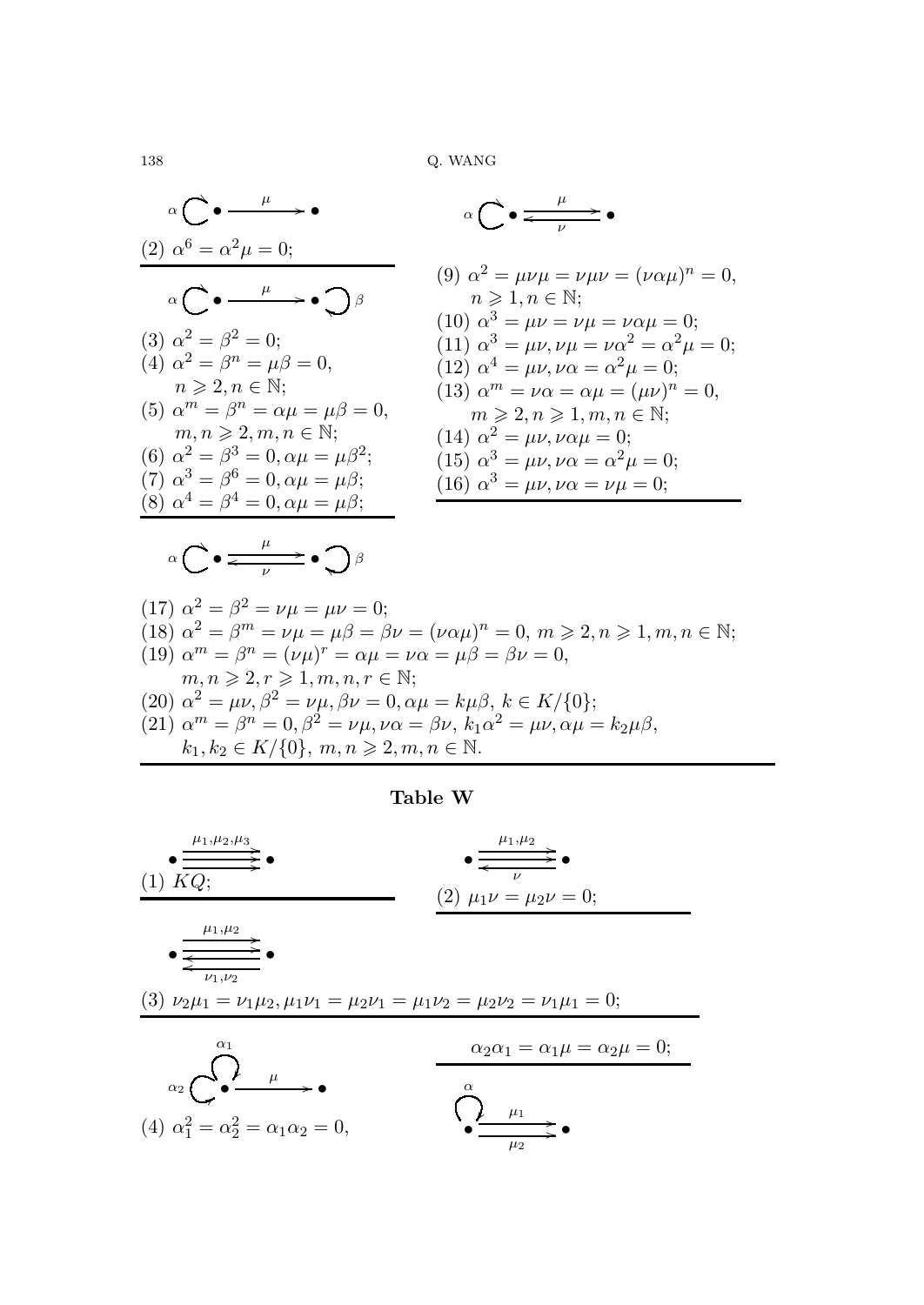(5) 
$$
\alpha^2 = \alpha \mu_1 = \alpha \mu_2 = 0;
$$
  
\n $\alpha \left( \frac{\partial}{\partial \alpha} - \frac{\mu}{\alpha} \right) = 0;$   
\n(6)  $\alpha^7 = \alpha^2 \mu = 0;$   
\n(7)  $\alpha^4 = \alpha^3 \mu = 0;$   
\n(8)  $\alpha^2 = \beta^3 = \alpha \mu = 0;$   
\n(9)  $\alpha^3 = \beta^3 = \alpha \mu = \mu\beta^2 = 0;$   
\n(10)  $\alpha^2 = \beta^3 = \alpha \mu = \mu\beta^2 = 0;$   
\n(11)  $\alpha^4 = \mu \nu = \nu\mu = \alpha \mu = \nu\alpha^3 = 0;$   
\n(12)  $\alpha^4 = \beta^5 = \mu\beta^2 = 0;$   
\n(13)  $\alpha^3 = \beta^7 = \mu\beta^2 = 0;$   
\n(14)  $\alpha^3 = \mu \nu = \nu\mu = \alpha^2 = \alpha^2 \mu = 0;$   
\n(15)  $\alpha^3 = \mu \nu = \nu\mu = \alpha \mu = 0;$   
\n(16)  $\alpha^3 = \mu \nu = \nu\mu = \alpha \mu = \nu\alpha^3 = 0;$   
\n(17)  $\alpha^4 = \mu \nu = \nu\mu = \alpha \mu = \nu\alpha^3 = 0;$   
\n(18)  $\alpha^4 = \mu \nu = \nu\mu = \alpha \mu = \nu\alpha^3 = 0;$   
\n(19)  $\alpha^5 = \mu \nu = \nu\mu = \nu\alpha = \alpha^2 \mu = 0;$   
\n(10)  $\alpha^2 = \beta^3 = \alpha \mu = \mu\beta^2 = 0;$   
\n(11)  $\alpha^3 = \beta^7 = \mu\beta^2 = 0;$   
\n(12)  $\alpha^4 = \beta^5 = \mu\beta^2 = 0, \alpha\mu = \mu\beta;$   
\n(23)  $\alpha^2 = \mu \nu = \nu\alpha = \alpha \mu \nu = \alpha^2 \mu = 0;$   
\n(24)  $\alpha^4 = \nu\mu = \nu\alpha \mu = \nu\alpha^2 = 0;$   
\n(25)  $\alpha^3 = \beta^2$ 

$$
(30) \ \alpha^2 = \mu\nu, \beta^2 = \nu\mu = \nu\alpha = \beta\nu = \alpha\mu\beta = 0;
$$

(31) 
$$
\alpha \mu = \mu \beta, \alpha^2 = \beta^3 = \mu \nu = \nu \alpha = \beta \nu = \mu \beta^2 = 0;
$$

(32) 
$$
\alpha\mu = \mu\beta, \alpha^2 = \beta^2 = \nu\alpha = \beta\nu = \mu\nu\mu = \nu\mu\nu = 0;
$$

(33) 
$$
\alpha \mu = \mu \beta, \alpha^3 = \beta^3 = \nu \mu = \mu \nu = \nu \alpha = \beta \nu = \mu \beta^2 = \alpha^2 \mu = 0;
$$

(34) 
$$
\alpha\mu = \mu\beta, \alpha^3 = \beta^2 = \nu\mu = \nu\alpha = \beta\nu = \alpha^2\mu = 0;
$$

## Acknowledgement

I am grateful to my supervisor Prof. Susumu Ariki for suggesting this project and for his kind guidance during the writing of this paper. A lot of thanks to Dr. Kengo Miyamoto for teaching me numerous knowledge of  $\tau$ -tilting theory, to Prof. Takuma Aihara and Prof. Ryoichi Kase for many useful discussions. I appreciate the anonymous referee very much for being patient with me and giving me many useful suggestions. Finally, I would like to mention my sincere gratitude to Prof. Toshiaki Shoji. Without his recommendation, I could not imagine studying abroad.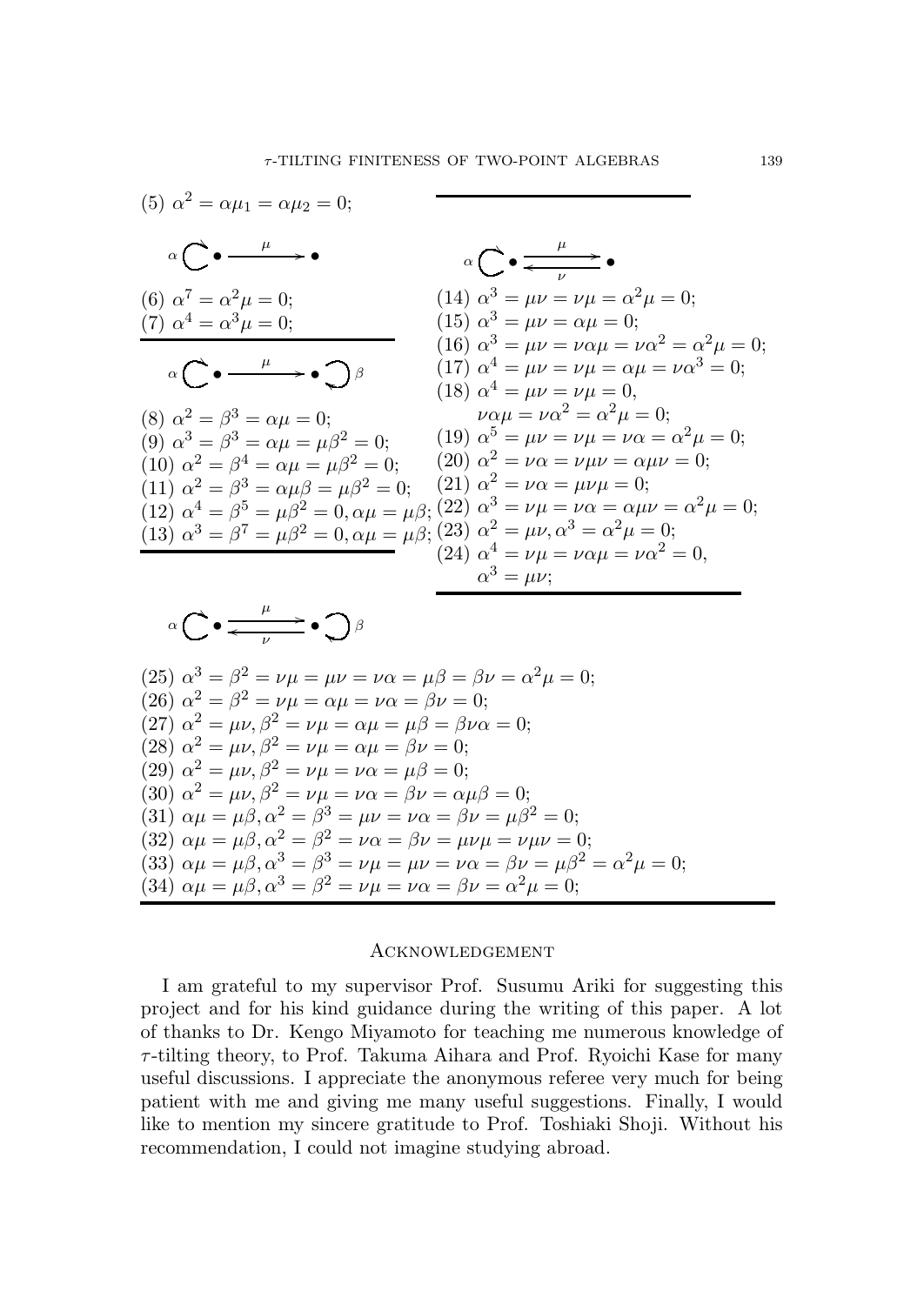#### **REFERENCES**

- <span id="page-23-3"></span>[1] T. Adachi, *Characterizing* τ *-tilting finite algebras with radical square zero*, Proc. Amer. Math. Soc., 144, no. 11 (2016), 4673–4685.
- <span id="page-23-1"></span>[2] S. Asai, *Semibricks*, Int. Math. Res. Not. IMRN, no. 16 (2020), 4993– 5054.
- [3] T. Adachi, T. Aihara and A. Chan, *Classification of two-term tilting complexes over Brauer graph algebras*, Math. Z., 290, no. 1–2 (2018), 1–36.
- <span id="page-23-4"></span>[4] T. Aihara, T. Honma, K. Miyamoto and Q. Wang, *Report on the finiteness of silting objects*, Proc. Edinb. Math. Soc. (2), 64, no. 2 (2021), 217–233.
- <span id="page-23-14"></span>[5] T. Aihara and O. Iyama, *Silting mutation in triangulated categories*, J. Lond. Math. Soc., 85, no. 3 (2012), 633–668.
- <span id="page-23-5"></span>[6] T. Aihara and R. Kase, *Algebras sharing the same support* τ *-tilting poset with tree quiver algebras*, Q. J. Math., 69, no. 4 (2018), 1303–1325.
- <span id="page-23-0"></span>[7] T. Adachi, O. Iyama and I. Reiten, τ *-tilting theory*, Compos. Math., 150, no. 3 (2014), 415–452.
- <span id="page-23-12"></span>[8] S. Ariki, K. Iijima and E. Park, *Representation type of finite quiver Hecke algebras of type*  $A_{\ell}^{(1)}$ ℓ *for arbitrary parameters*, Int. Math. Res. Not. IMRN, no. 15 (2015), 6070–6135.
- <span id="page-23-13"></span>[9] I. Assem, D. Simson and A. Skowronski, *Elements of the representation theory of associative algebras. Vol. 1. Techniques of representation theory. London Mathematical Society Student Texts, 65*, Cambridge University Press, 2006.
- <span id="page-23-7"></span>[10] K. Bongartz and P. Gabriel, *Covering spaces in representation-theory*, Invent. Math., 65, no. 3 (1981), 331–378.
- <span id="page-23-8"></span>[11] Th. Brüstle and Y. Han, *Two-point algebras without loops*, Comm. Algebra, 29, no. 10 (2001), 4683–4692.
- <span id="page-23-9"></span>[12] P. Dräxler and Ch. Geiß, *On the tameness of certain 2-point algebras*, CMS Conf. Proc. Amer. Math. Soc., Providence, RI, 1996.
- <span id="page-23-2"></span>[13] L. Demonet, O. Iyama and G. Jasso, τ *-tilting finite algebras, bricks and* g*-vectors*, Int. Math. Res. Not. 2019, (3), (2019), 852–892.
- <span id="page-23-15"></span>[14] F. Eisele, G. Janssens and T. Raedschelders, *A reduction theorem for* τ *-rigid modules*, Math. Z., 290, no. 3-4 (2018), 1377–1413.
- <span id="page-23-10"></span>[15] Ch. Geiß, *Tame distributive two-point algebras*, CMS Conf. Proc., 14, (1993), 193–204.
- <span id="page-23-11"></span>[16] Y, Han, *Wild two-point algebras*, J. Algebra, 247, no. 1 (2002), 57–77.
- <span id="page-23-16"></span>[17] M. Hoshino and J. Miyachi, *Tame two-point algebras*, Tsukuba J. Math., 12, no. 1 (1988), 65–96.
- <span id="page-23-6"></span>[18] R. Kase, *From support* τ *-tilting posets to algebras*, Preprint (2017), arXiv: 1709.05049.